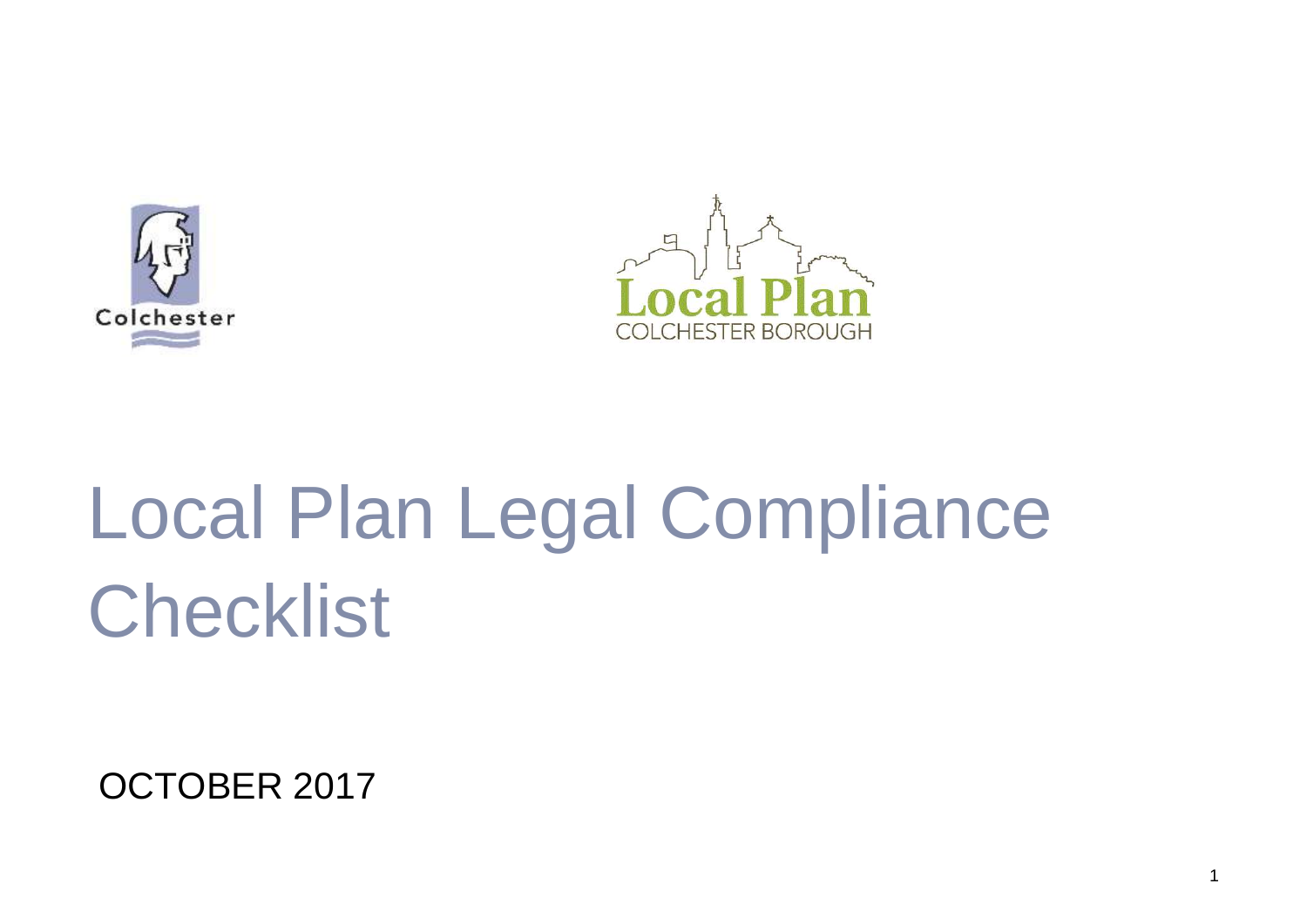This legal compliance self assessment checklist was produced by the Planning Advisory Service (PAS) in April 2013. Colchester Borough Council has used this checklist to demonstrate that the Local Plan and supporting documents meet the legal and procedural requirements as set out in the relevant legislation.

|         | <b>Activity</b>                                                                                           | <b>Legal requirement</b>                      | <b>Guidance</b><br>reference      | <b>Colchester Borough Council Evidence Provided</b>                                                                                                                                                                                                                                                                                                                                                                                                                                                                                                                           |
|---------|-----------------------------------------------------------------------------------------------------------|-----------------------------------------------|-----------------------------------|-------------------------------------------------------------------------------------------------------------------------------------------------------------------------------------------------------------------------------------------------------------------------------------------------------------------------------------------------------------------------------------------------------------------------------------------------------------------------------------------------------------------------------------------------------------------------------|
| $1_{-}$ | Is the DPD identified in<br>the adopted LDS?<br>Have you recorded the<br>timetable for its<br>production? | The Act section 15(2)<br>and<br>section 19(1) | NPPF para 153                     | The LDS has been revised as required to update the timetable<br>for the production of the Local Plan. Revisions in March and<br>September 2013 provided for a two-part review of the Local<br>Plan, which entailed first a Focused Review adopted in July<br>2014 which updated selected Local Plan policies. This was<br>followed by a full review of the Local Plan.<br>Local Plan Committee meeting reports for March and<br>September 2013.<br><b>Update of Local Development Scheme Report and Local</b><br><b>Development Scheme Document</b>                           |
| 2.      | How will community<br>engagement be<br>programmed into the<br>preparation of the<br>DPD?                  | The Act section 19(3)<br><b>Regulation 18</b> | NPPF paras<br>150, 155 and<br>157 | Colchester Borough Council first adopted an SCI in 2006<br>which detailed how the Council will consult and engage with all<br>stakeholders across the Borough. The SCI has been subject<br>to various revisions with the most recent being adopted in<br>March 2013 by the Local Plan Committee. Community<br>engagement has been carried out in accordance with the SCI<br>and the relevant Regulations.<br>(document held in archive committee papers folder)<br><b>Statement of Community Involvement Report and</b><br><b>Statement of Community Involvement Document</b> |
| 3.      | Have you considered<br>the appropriate bodies                                                             | <b>Regulation 18</b>                          | NPPF paras<br>$4.25 - 4.26$       | The Duty to Cooperate statement provides evidence on<br>consultation with appropriate bodies                                                                                                                                                                                                                                                                                                                                                                                                                                                                                  |

#### **Stage one: The beginning – Focused Review and early phases of Local Plan preparation 2013-14**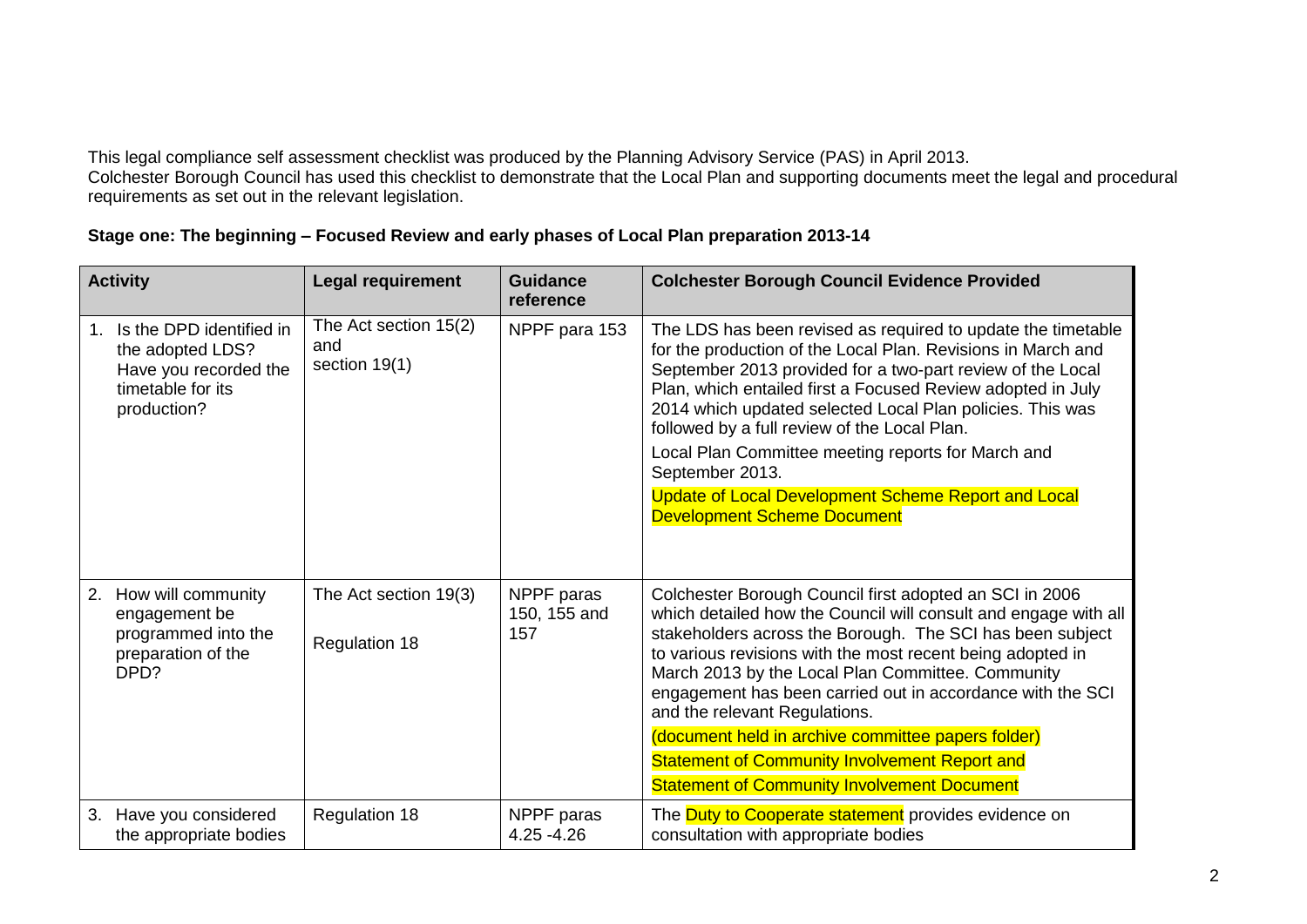|    | <b>Activity</b>                                                                                                                                                                                                                                                            | <b>Legal requirement</b>                                                                                                                       | <b>Guidance</b><br>reference                                                                                                                                                                                                                                                                                                               | <b>Colchester Borough Council Evidence Provided</b>                                                                                                                                                                                                                                                                                                                                                                               |
|----|----------------------------------------------------------------------------------------------------------------------------------------------------------------------------------------------------------------------------------------------------------------------------|------------------------------------------------------------------------------------------------------------------------------------------------|--------------------------------------------------------------------------------------------------------------------------------------------------------------------------------------------------------------------------------------------------------------------------------------------------------------------------------------------|-----------------------------------------------------------------------------------------------------------------------------------------------------------------------------------------------------------------------------------------------------------------------------------------------------------------------------------------------------------------------------------------------------------------------------------|
|    | you should consult?                                                                                                                                                                                                                                                        |                                                                                                                                                |                                                                                                                                                                                                                                                                                                                                            |                                                                                                                                                                                                                                                                                                                                                                                                                                   |
|    | 4. How you will co-<br>operate with other local<br>planning authorities,<br>including counties, and<br>prescribed bodies, to<br>identify and address<br>any issues or strategic<br>priorities that will have<br>a significant impact on<br>at least two planning<br>areas? | The Act section<br>$33A(1)(a)$ and (b),<br>section 33A(3)(d) (e) &<br>(4)<br>The Act Section<br>20(5)(c)<br><b>Regulation 4</b>                | NPPF paras<br>178 to 181<br>(which comprise<br>the guidance<br>referred to in the<br>Act section<br>33A(7)<br><b>Under NPPF</b><br>Para 182, to be<br>'Effective' a plan<br>should be based<br>on effective joint<br>working on<br>cross-boundary<br>strategic<br>priorities.<br>Strategic<br>priorities are<br>listed at NPPF<br>Para 156 | The Duty to Cooperate statement provides evidence on<br>cooperation with other local planning authorities to identify and<br>address cross-boundary strategic issues and priorities.                                                                                                                                                                                                                                              |
| 5. | How you will co-<br>operate with any local<br>enterprise partnerships<br>(LEP) or local nature<br>partnerships (LNP) to<br>identify and address<br>any issues or strategic<br>priorities that will have<br>a significant impact on<br>at least two planning<br>areas?      | The Act section<br>$33A(1)(c)$ and section<br>33A(9), section<br>$33A(3)(d)$ and (e)<br>The Act section<br>$20(5)(c)$ .<br><b>Regulation 4</b> | NPPF paras<br>178 to 181                                                                                                                                                                                                                                                                                                                   | Colchester Borough Council is a part of the South East<br>Local Enterprise Partnership which includes authorities and<br>stakeholders from East Sussex, Kent and Essex. In line<br>with the Statement of Consultation and as evidenced in the<br>Duty to Cooperate Statement, appropriate consultation has<br>been undertaken to provide other relevant members of the<br>LEP with the opportunity to engage with the Local Plan. |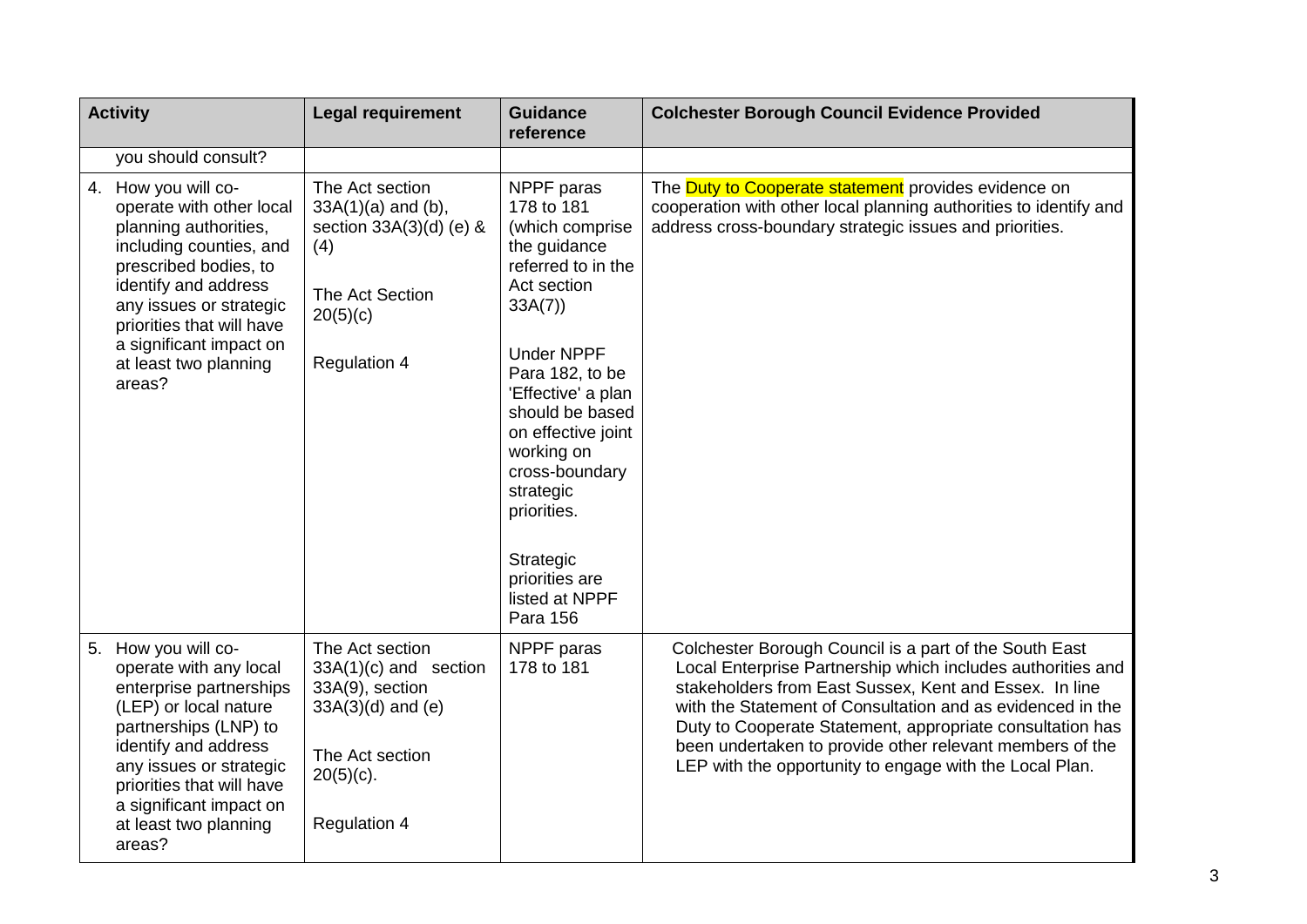|                | <b>Activity</b>                                                                                                                                                                                                                        | <b>Legal requirement</b>                                                                                                     | <b>Guidance</b><br>reference                                                                 | <b>Colchester Borough Council Evidence Provided</b>                                                                                                                                                                                                                                                                                                                                                                 |
|----------------|----------------------------------------------------------------------------------------------------------------------------------------------------------------------------------------------------------------------------------------|------------------------------------------------------------------------------------------------------------------------------|----------------------------------------------------------------------------------------------|---------------------------------------------------------------------------------------------------------------------------------------------------------------------------------------------------------------------------------------------------------------------------------------------------------------------------------------------------------------------------------------------------------------------|
| 6.             | Is baseline information<br>being collected and<br>evidence being<br>gathered to keep the<br>matters which affect<br>the development of the<br>area under review?                                                                       | The Act section13                                                                                                            | NPPF paras<br>158 - 177                                                                      | The Council has been continually collecting information and<br>adding to the comprehensive evidence base which supports<br>the Local Plan and is available to view on the Council's<br>evidence base webpage.                                                                                                                                                                                                       |
| 7 <sub>1</sub> | Is baseline information<br>being collected and<br>evidence being<br>gathered to set the<br>framework for the<br>sustainability<br>appraisal?                                                                                           | The Act section 19(5)                                                                                                        | NPPF paras<br>165 and 167<br>Strategic<br>Environmental<br>Assessment<br>Guide, chapter<br>5 | Baseline information was collected, and evidence gathered to<br>inform the development of the framework, as part of the<br>scoping stage of the Sustainability Appraisal process. A<br>scoping workshop was held on 28 April 2014 to gather<br>baseline information to set the framework for the sustainability<br>appraisal. The SA scoping report was published for<br>consultation from 1 July to 5 August 2014. |
| 8.             | Have you consulted the<br>statutory environment<br>consultation bodies for<br>five weeks on the<br>scope and level of<br>detail of the<br>environmental<br>information to be<br>included in the<br>sustainability appraisal<br>report? | Regulations 9 and 13<br>of The Environmental<br><b>Assessment of Plans</b><br>and Programmes<br>Regulations 2004 No<br>1633. | NPPF paras<br>165 and 167<br><b>SEA Guide</b><br>chapter 3                                   | Yes, consultation with statutory environment consultation<br>bodies for five weeks on the scope and level of detail of the<br>environmental information to be included in the sustainability<br>appraisal report was carried out between 1 July to 5 August<br>2014.                                                                                                                                                |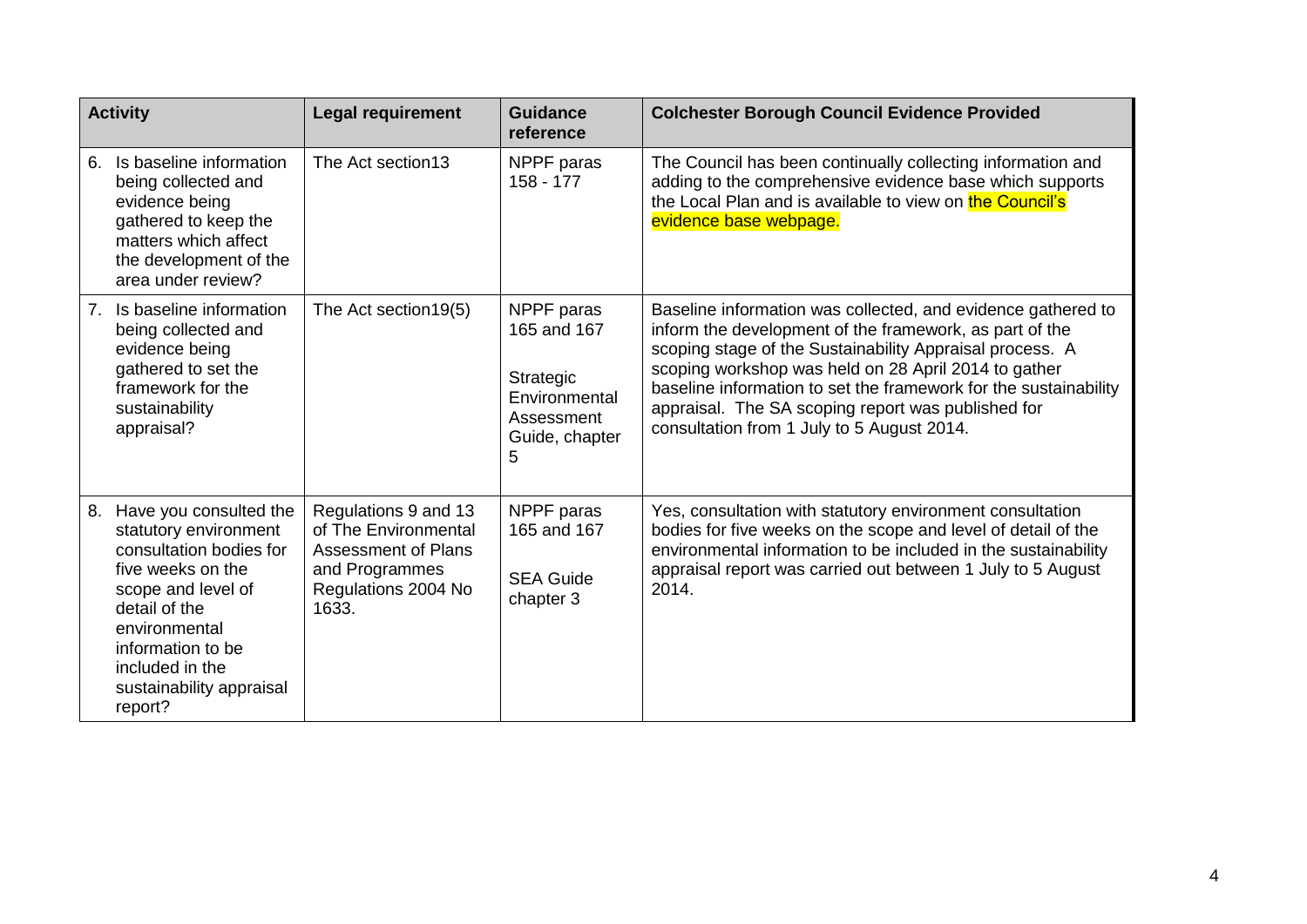### **Stage two: Plan preparation - frontloading phase**

### **Stage two: Plan preparation – Issues and Options 2015**

| <b>Activity</b>                                                                                                                                                                                                                        | Legal<br>requirement                             | <b>Guidance</b><br>reference            | <b>Colchester Borough Council Evidence Provided</b>                                                                                                                                                                                                                                                                                                                                                                                                              |
|----------------------------------------------------------------------------------------------------------------------------------------------------------------------------------------------------------------------------------------|--------------------------------------------------|-----------------------------------------|------------------------------------------------------------------------------------------------------------------------------------------------------------------------------------------------------------------------------------------------------------------------------------------------------------------------------------------------------------------------------------------------------------------------------------------------------------------|
| 1. Have you notified:<br>• the specific<br>consultation bodies?<br>• the general<br>consultation bodies<br>that have an interest<br>in the subject of the<br>DPD and invited<br>them to make<br>representations<br>about its contents? | Regulation 18(1)<br>and $(2)(a)$ (b)             | NPPF paras<br>$159 - 173$               | The Local Plan Issues and Option document identifying issues that should be<br>address in a new Local Plan and some of the options for addressing them was<br>subject to a 6 week period of public consultation from 16 January to 27 February<br>2015. Specific and general consultation bodies were notified in line with the<br>Statement of Community Involvement. Full details of the consultation can be<br>found in the Council's Consultation Statement. |
| 2. Are you inviting<br>representations from<br>people resident or<br>carrying out business<br>in your area about the<br>content of the DPD?                                                                                            | Regulation 18(1)<br>and $(2)(c)$                 | NPPF paras<br>$159 - 173$               | The Council's consultation database contains details of both residents and<br>businesses in the Colchester area.                                                                                                                                                                                                                                                                                                                                                 |
| 3. Are you engaging with<br>stakeholders<br>responsible for delivery<br>of the strategy?                                                                                                                                               | <b>Regulation 18</b>                             | NPPF para<br>155                        | Full details on engagement with stakeholders responsible for delivery of the<br>strategy can be found in the Council's Consultation Statement and Duty to<br>Cooperate Statement.                                                                                                                                                                                                                                                                                |
| 4. Are you taking into<br>account<br>representations made?                                                                                                                                                                             | Regulation 18(3)                                 | NPPF para<br>155                        | Representations made at the Issues and Options stage informed the next<br>Preferred Options stage. Full details of representations and how they were taken<br>into account can be found in the Council's Consultation Statement.                                                                                                                                                                                                                                 |
| 5. Does the consultation<br>contribute to the<br>development and<br>sustainability appraisal                                                                                                                                           | The Act<br>section19(5)<br><b>Regulations 12</b> | NPPF paras<br>$165 - 168$<br>SEA Guide, | The early consultation contributed to the development of and sustainability<br>appraisal of the alternatives. The options included in the Issues and Options were<br>subject to sustainability appraisal. Consideration was given to alternative options<br>promoted through consultation and reasonable options were subject to                                                                                                                                 |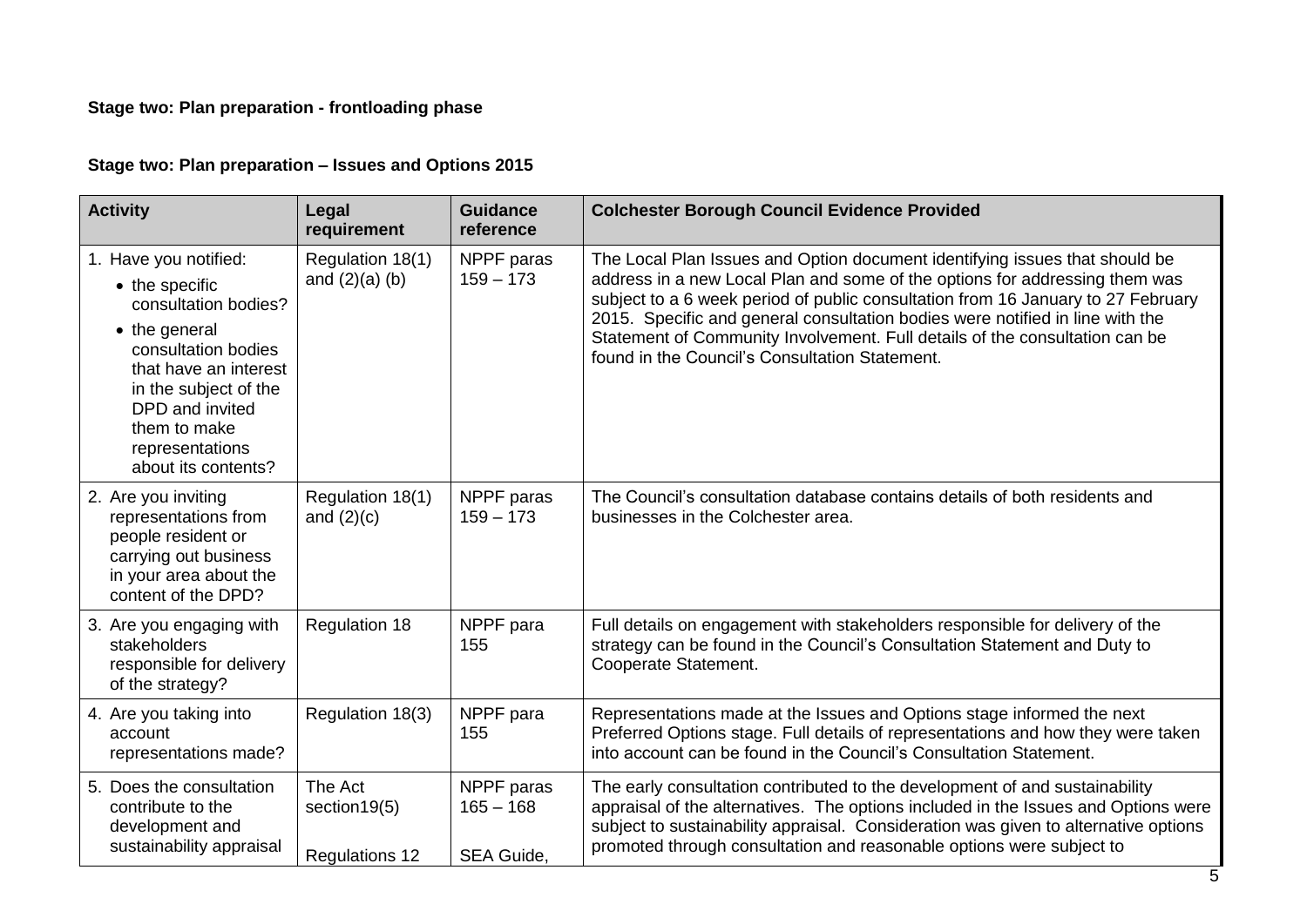| <b>Activity</b>                                                                                                                                                                                                                       | Legal<br>requirement                                                                                      | <b>Guidance</b><br>reference | <b>Colchester Borough Council Evidence Provided</b>                                                                                                                                                                                       |
|---------------------------------------------------------------------------------------------------------------------------------------------------------------------------------------------------------------------------------------|-----------------------------------------------------------------------------------------------------------|------------------------------|-------------------------------------------------------------------------------------------------------------------------------------------------------------------------------------------------------------------------------------------|
| of alternatives?                                                                                                                                                                                                                      | and 13 of The<br>Environmental<br>Assessment of<br>Plans and<br>Programmes<br>Regulations 2004<br>No 1633 | chapter 3                    | sustainability appraisal.                                                                                                                                                                                                                 |
| 6. Is the participation:<br>following the<br>principles set out<br>in your SCI?<br>integrating<br>involvement with<br>the sustainable<br>community<br>strategy?<br>proportionate to<br>the scale of issues<br>involved in the<br>DPD? | The Act<br>section19(3)                                                                                   | NPPF para<br>155             | Participation proportionate to the scale of issues involved in the Local Plan<br>followed the principles set out in the Statement of Community Involvement<br>adopted March 2013.<br>NA - integration with sustainable community strategy |
| 7. Are you keeping a<br>record of:<br>the individuals or<br>bodies invited to<br>make<br>representations?<br>how this was<br>$\bullet$<br>done?<br>the main issues<br>raised?                                                         | The Act<br>section20(3)<br>Regulation 17                                                                  | NPPF paras<br>$158 - 171$    | Full details on the record of consultation is available in the Consultation<br>Statement.                                                                                                                                                 |
| 8. Are you inviting<br>representations on<br>issues that would have                                                                                                                                                                   | The Act section<br>$33A(1)(a)$ (b) and<br>(c), section                                                    | NPPF paras<br>178 to 181     | The Issues and Options stage involved agreement on plan alignment and joint<br>working with Braintree and Tendring Councils. This initial joint work led to<br>agreement with Braintree and Tendring to produce a joint Section 1 of the  |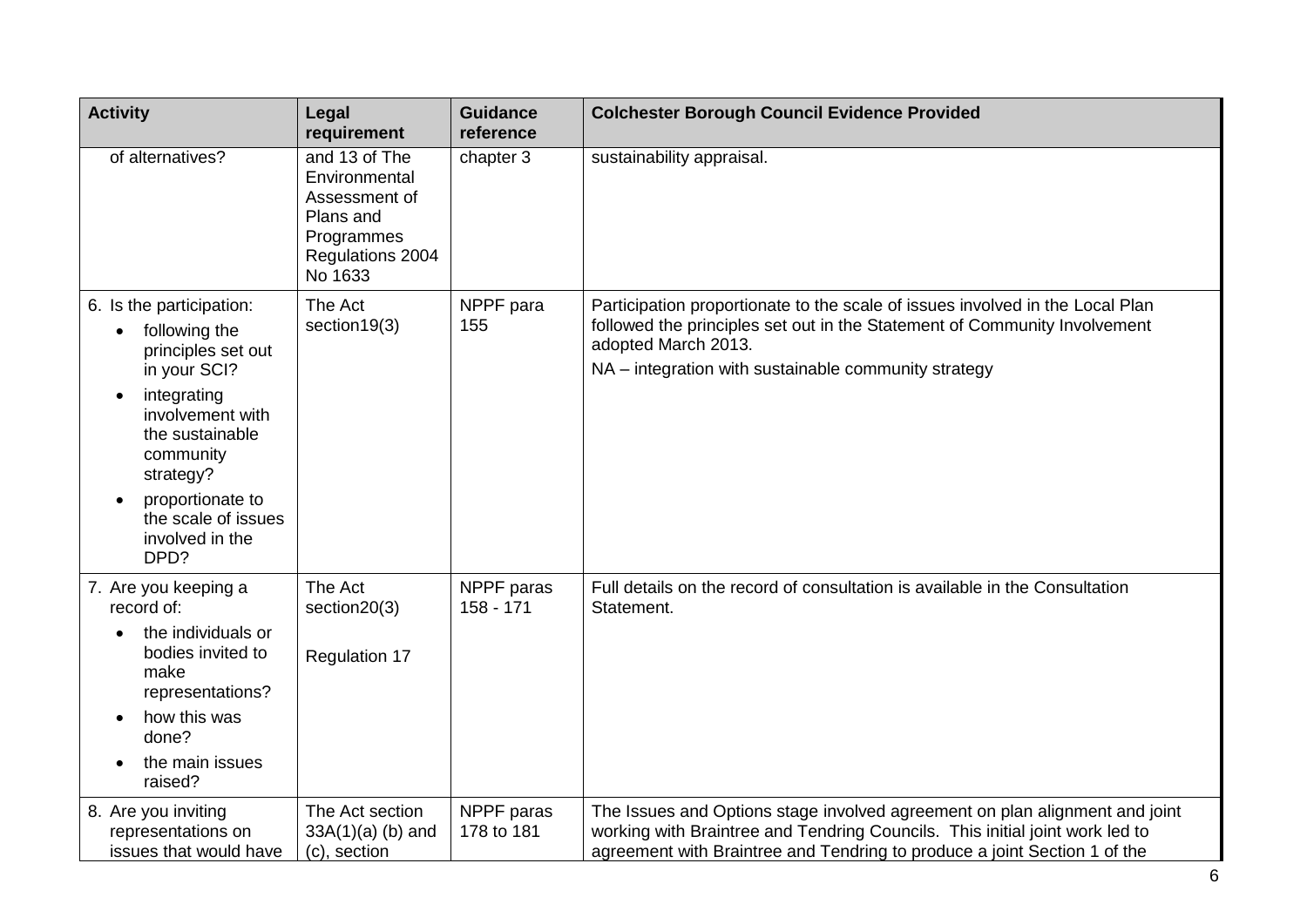| <b>Activity</b>                                                                                                                                                                                                                                                                                                   | Legal<br>requirement                                                                                                                  | <b>Guidance</b><br>reference                        | <b>Colchester Borough Council Evidence Provided</b>                                                                                                                                                                                                                                                                                                                                                                            |
|-------------------------------------------------------------------------------------------------------------------------------------------------------------------------------------------------------------------------------------------------------------------------------------------------------------------|---------------------------------------------------------------------------------------------------------------------------------------|-----------------------------------------------------|--------------------------------------------------------------------------------------------------------------------------------------------------------------------------------------------------------------------------------------------------------------------------------------------------------------------------------------------------------------------------------------------------------------------------------|
| significant impacts on<br>both your areas from<br>another local planning<br>authority? Or county<br>issues from an affected<br>county council that is<br>not a planning<br>authority? Or<br>significant cross-<br>boundary issues and<br>strategic priorities of a<br>body prescribed under<br>Section 33A(1)(c)? | $33A(3)(d)$ & (e)<br>section 33A(4)<br>section 33A(9)<br>The Act section<br>20(5)(c)                                                  |                                                     | Preferred Options Local Plan. The Duty to Cooperate statement contains full<br>details on the involvement of relevant parties on significant cross-boundary issues<br>and strategic priorities.                                                                                                                                                                                                                                |
| 9. Are you inviting<br>representations on<br>cross-boundary issues<br>and strategic priorities<br>from a local enterprise<br>partnership (LEP) or a<br>local nature partnership<br>(LNP)?                                                                                                                         | The Act section<br>$33A(1)(c)$ and<br>Section 33A(9).<br>The Act section<br>$20(5)$ (c).<br><b>Regulation 4</b>                       | NPPF paras<br>178 to 181                            | Colchester Borough Council is a part of the South East Local Enterprise<br>Partnership which includes authorities and stakeholders from East Sussex,<br>Kent and Essex. In line with the Statement of Consultation and as evidenced<br>in the Duty to Cooperate Statement, appropriate consultation has been<br>undertaken to provide other relevant members of the LEP with the opportunity<br>to engage with the Local Plan. |
| 10. Are you developing a<br>framework for<br>monitoring the effects<br>of the DPD?                                                                                                                                                                                                                                | The Act section<br>35<br><b>Regulation 34</b><br>Regulation 17 of<br>The<br>Environmental<br>Assessment of<br>Plans and<br>Programmes | NPPF paras<br>165 - 1687<br>SEA Guide,<br>Chapter 5 | The Council produces an Authority Monitoring Report to monitor the effects of<br>adopted plans and potential requirements for review.                                                                                                                                                                                                                                                                                          |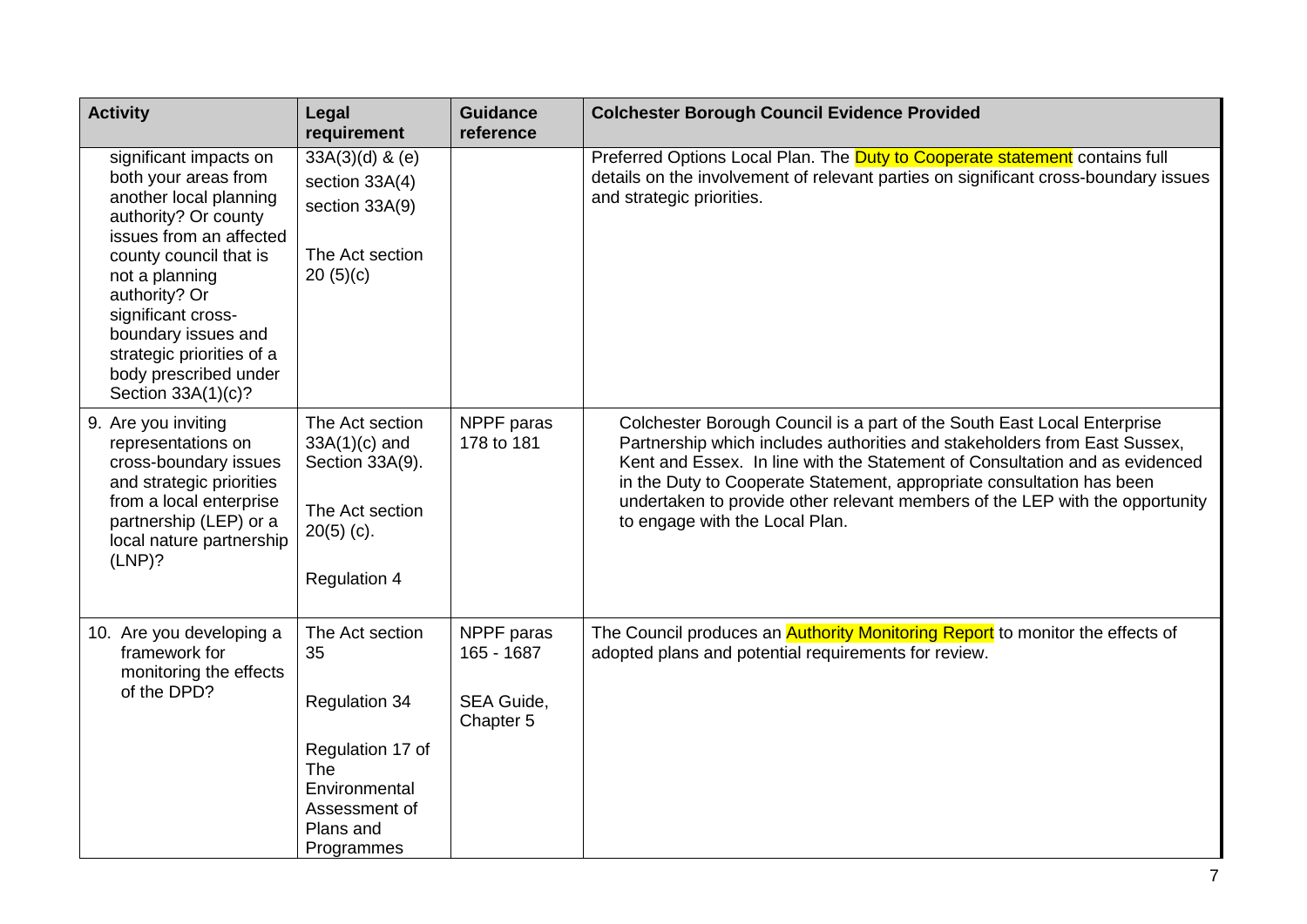| <b>Activity</b> | Legal<br>requirement       | <b>Guidance</b><br>reference | <b>Colchester Borough Council Evidence Provided</b> |
|-----------------|----------------------------|------------------------------|-----------------------------------------------------|
|                 | Regulations 2004<br>No1363 |                              |                                                     |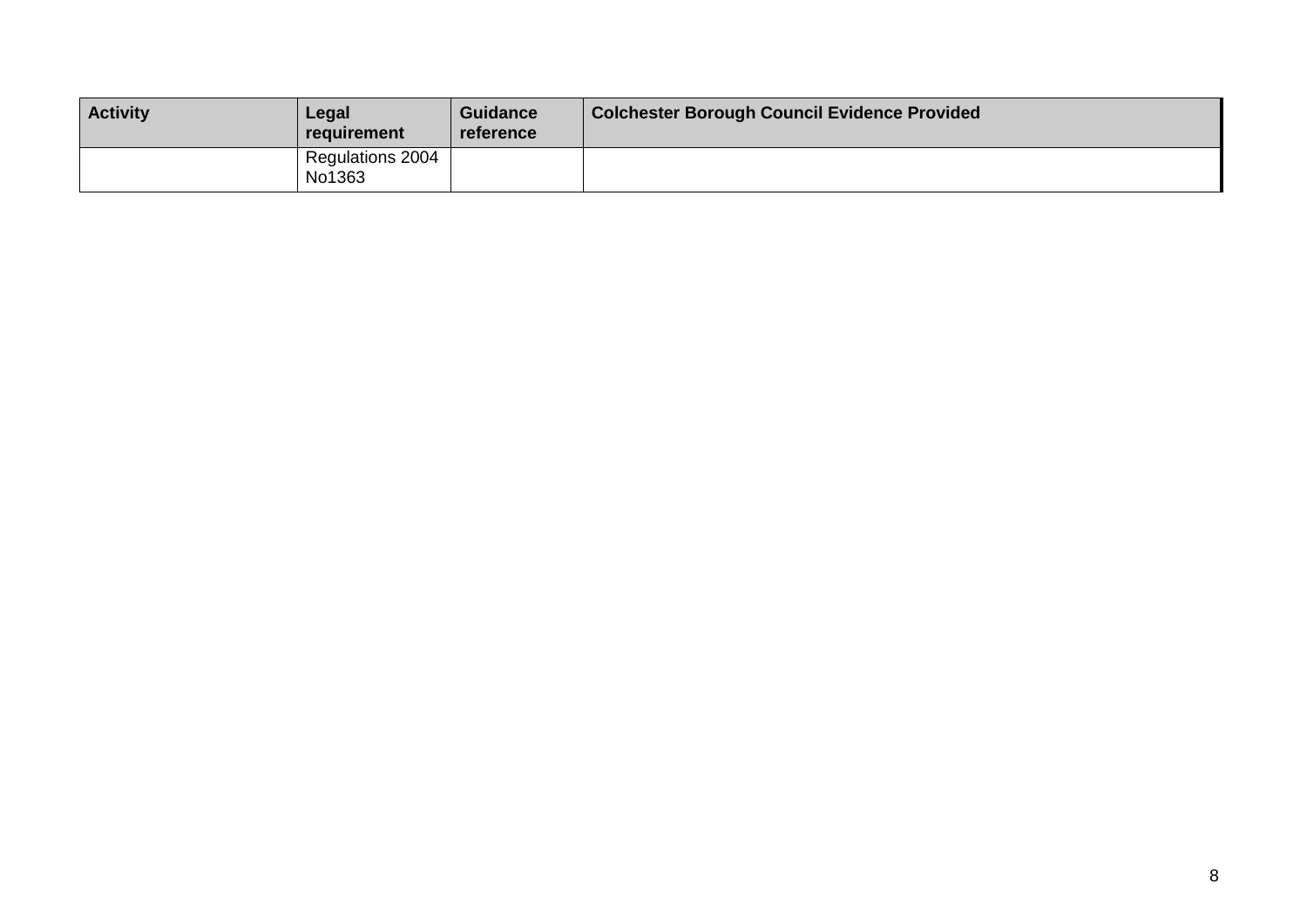## **Stage three: Plan preparation – writing the plan – Preferred Options 2016**

|    | <b>Activity</b>                                                                                                                                                                                        | <b>Statutory</b><br>requirement                                                                                              | <b>Guidance reference</b>                       | <b>Colchester Borough Council Evidence Provided</b>                                                                                                                                                                                                                                                                                                                                                                                                                                                                                                                                    |
|----|--------------------------------------------------------------------------------------------------------------------------------------------------------------------------------------------------------|------------------------------------------------------------------------------------------------------------------------------|-------------------------------------------------|----------------------------------------------------------------------------------------------------------------------------------------------------------------------------------------------------------------------------------------------------------------------------------------------------------------------------------------------------------------------------------------------------------------------------------------------------------------------------------------------------------------------------------------------------------------------------------------|
|    | 1. Are you preparing<br>reasonable<br>alternatives for<br>evaluation during<br>the preparation of<br>the DPD?                                                                                          | Regulation 12 (2) of<br><b>The Environmental</b><br>Assessment of<br>Plans and<br>Programmes<br>Regulations 2004<br>No. 1633 | NPPF paras 152 -<br>182<br>SEA Guide, Chapter 5 | Preparation of the Preferred Options Local Plan involved joint working<br>with Braintree and Tendring Councils to agree the location of 3 cross-<br>boundary Garden Communities, proposals for which were contained in<br>the joint Section 1 common to all three authorities. The evidence base<br>concerning reasonable alternatives is contained in the Section One<br>Sustainability Appraisal and the North Essex Garden Communities<br>Concept Feasibility Study (June 2016). The Section Two Sustainability<br>Appraisal also includes an appraisal of reasonable alternatives. |
| 2. | Have you<br>assessed<br>alternatives<br>against:<br>consistency<br>with national<br>policy?<br>general<br>$\bullet$<br>conformity with<br>the regional<br>spatial strategy<br>where still in<br>force? | The Act section19<br>$(2)$ , section 24                                                                                      | NPPF para 151                                   | The alternatives were assessed against national policy and other<br>material considerations. The evidence for this is contained in the<br>Section One Sustainability Appraisal and the North Essex Garden<br>Communities Concept Feasibility Study (June 2016). The Section Two<br>Sustainability Appraisal also includes an appraisal of reasonable<br>alternatives.                                                                                                                                                                                                                  |
|    | 3. Are you having<br>regard to (where<br>relevant):<br>adjoining<br>regional spatial<br>strategies?<br>the spatial<br>development                                                                      | The Act sections19<br>$(2)$ and 24 $(1)$ and<br>(4)<br>Regulation 10 and<br>21                                               |                                                 | <b>NA</b>                                                                                                                                                                                                                                                                                                                                                                                                                                                                                                                                                                              |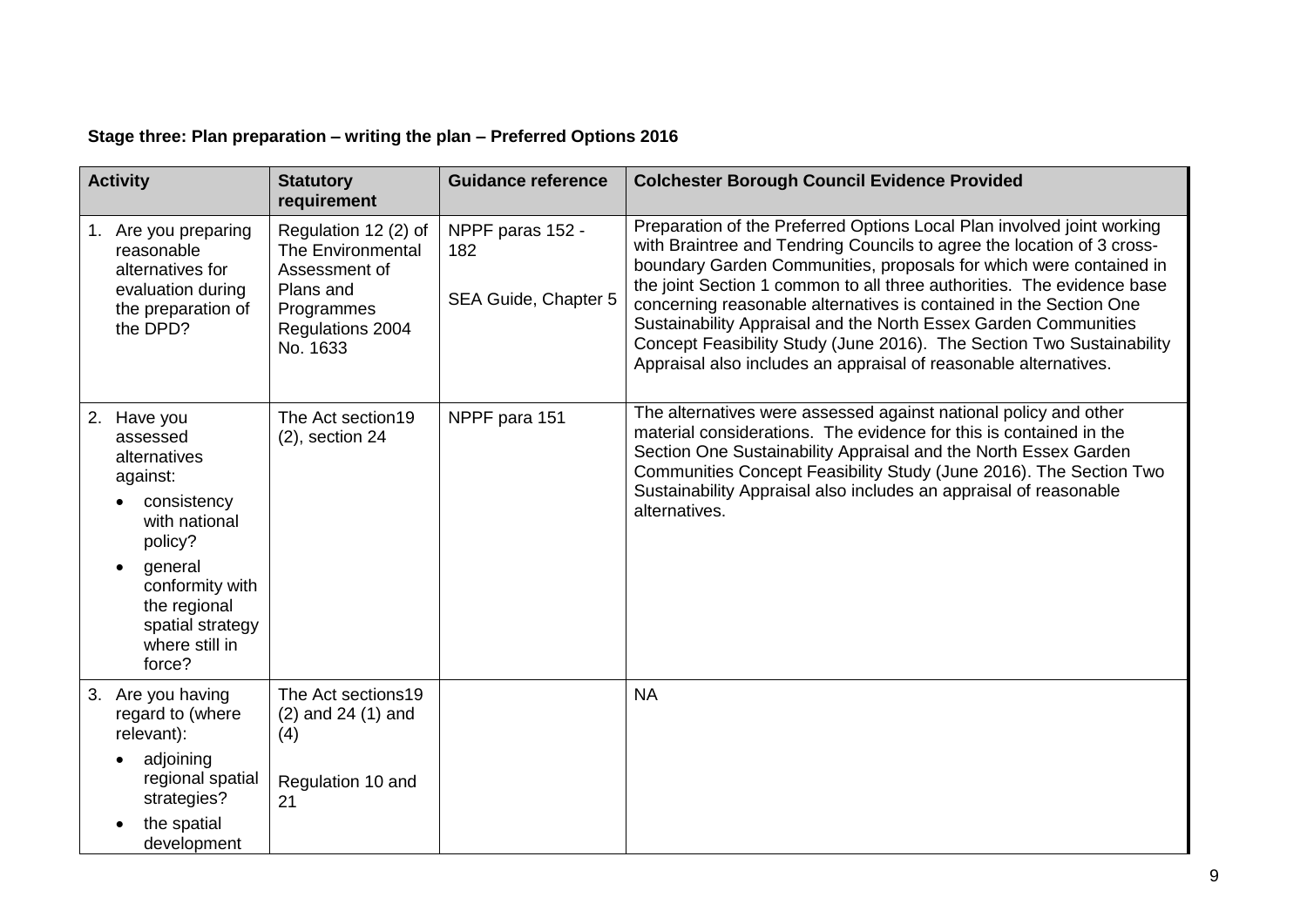| <b>Activity</b>                                                                                                                                                                                                                     | <b>Statutory</b><br>requirement                                                                                   | <b>Guidance reference</b> | <b>Colchester Borough Council Evidence Provided</b>                                                                                                                                                                                                                                                           |
|-------------------------------------------------------------------------------------------------------------------------------------------------------------------------------------------------------------------------------------|-------------------------------------------------------------------------------------------------------------------|---------------------------|---------------------------------------------------------------------------------------------------------------------------------------------------------------------------------------------------------------------------------------------------------------------------------------------------------------|
| strategy for<br>London?<br><b>Planning Policy</b><br>for Wales?<br>the National<br>Planning<br>Framework for<br>Scotland?                                                                                                           |                                                                                                                   |                           |                                                                                                                                                                                                                                                                                                               |
| 4. Are you co-<br>operating with<br>other local<br>planning<br>authorities<br>including counties,<br>to address<br>significant cross<br>boundary issues?<br>Have you<br>discussed doing<br>joint local<br>development<br>documents? | The Act section<br>33A(2)(a)<br>Section<br>33A(6)(a)(b)<br>Section 20(5) (c)                                      | NPPF paras 181 and<br>185 | Section 1 of the Preferred Options explains the cross-boundary<br>approach to strategic issues and Garden Communities pursued by<br>Braintree, Colchester and Tendring Councils. Further evidence on<br>cooperation with other local planning authorities is contained in the Duty<br>to Cooperate Statement. |
| 5. Are you<br>cooperating with a<br>person prescribed<br>for the purposes of<br>Regulation<br>$33A(1)(c)$ to<br>address significant<br>cross boundary<br>issues including<br>preparing joint<br>approaches?                         | The Act section<br>$33A(2)(a)$ , section<br>33A(6)(a)<br>The Act section 20<br>$(5)$ $(c)$<br><b>Regulation 4</b> | NPPF paras 181 and<br>182 | See Duty to Cooperate Statement.                                                                                                                                                                                                                                                                              |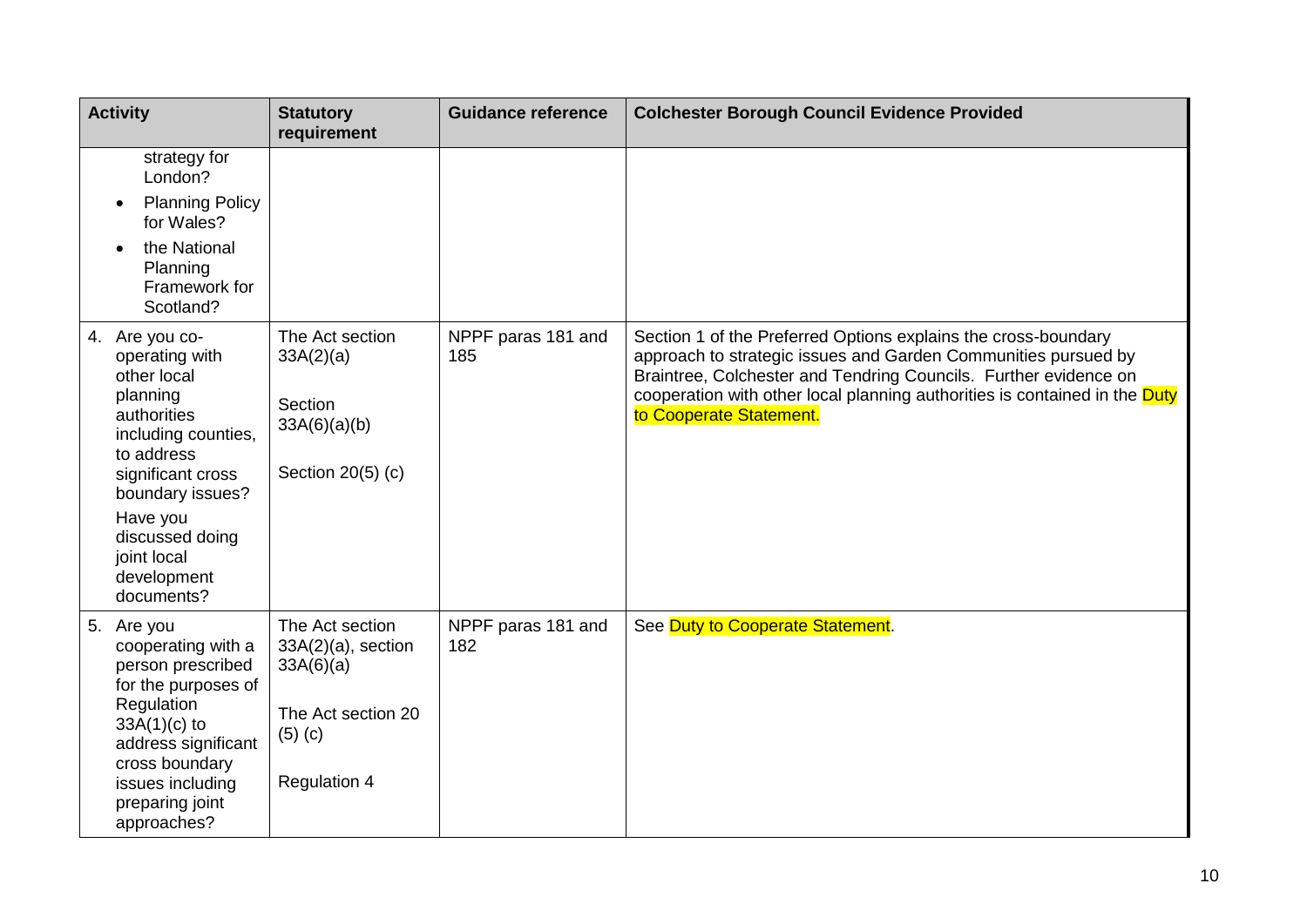| <b>Activity</b>                                                                                                                                                                                                                                              | <b>Statutory</b><br>requirement                                           | <b>Guidance reference</b> | <b>Colchester Borough Council Evidence Provided</b>                                                                                                                                                                                                               |
|--------------------------------------------------------------------------------------------------------------------------------------------------------------------------------------------------------------------------------------------------------------|---------------------------------------------------------------------------|---------------------------|-------------------------------------------------------------------------------------------------------------------------------------------------------------------------------------------------------------------------------------------------------------------|
| 6. Are you<br>cooperating with<br>having regard to<br>the activities of the<br>LEP and LNP?                                                                                                                                                                  | The Act section<br>$33A(2)(b)$ and<br>section 33A(9).<br>Regulation 4 (2) | NPPF para 181 and<br>182  | See Duty to Cooperate Statement.                                                                                                                                                                                                                                  |
| 7. Are you having<br>regard to:<br>your<br>sustainable<br>community<br>strategy or of<br>other<br>authorities<br>whose area<br>comprises part<br>of the area of<br>the council?<br>any other local<br>development<br>documents<br>adopted by the<br>council? | The Act<br>section19(2)                                                   |                           | The Preferred Options had regard to the policies and allocations in the<br>existing Local Plan, including the Core Strategy (adopted 2008 and<br>subject to a Focused Review in 2014), Site Allocations (adopted 2010)<br>and Development Policies (adopted 2010) |
| Do you have<br>8.<br>regard to other<br>matters and<br>relevant strategies<br>relating to:<br>resources<br>the<br>local/regional<br>economy<br>the local<br>transport plan                                                                                   | The Act<br>section19(2)<br>Regulation 10                                  |                           | See Duty to Cooperate Statement for regard paid to economy and<br>transport issues.<br>The Council has engaged with Essex County Council on waste matters<br>affecting the Colchester area.                                                                       |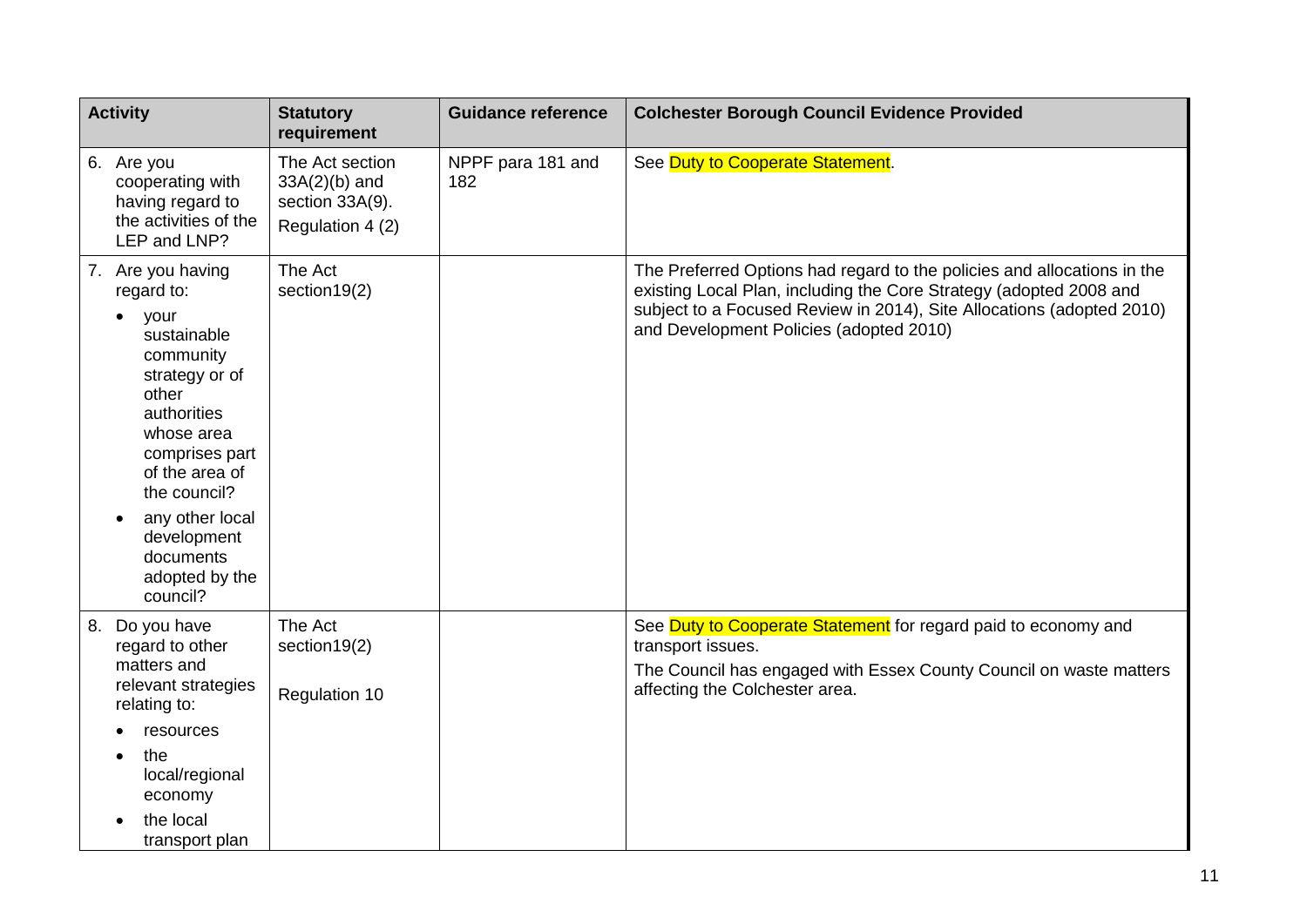| <b>Activity</b>                                                                                                                                              | <b>Statutory</b><br>requirement                                                                                                                       | <b>Guidance reference</b>               | <b>Colchester Borough Council Evidence Provided</b>                                                                                                                                                                                                                                                                                                                                  |
|--------------------------------------------------------------------------------------------------------------------------------------------------------------|-------------------------------------------------------------------------------------------------------------------------------------------------------|-----------------------------------------|--------------------------------------------------------------------------------------------------------------------------------------------------------------------------------------------------------------------------------------------------------------------------------------------------------------------------------------------------------------------------------------|
| and transport<br>facilities and<br>services                                                                                                                  |                                                                                                                                                       |                                         |                                                                                                                                                                                                                                                                                                                                                                                      |
| waste<br>strategies                                                                                                                                          |                                                                                                                                                       |                                         |                                                                                                                                                                                                                                                                                                                                                                                      |
| hazardous<br>substances                                                                                                                                      |                                                                                                                                                       |                                         |                                                                                                                                                                                                                                                                                                                                                                                      |
| 9. Are you having<br>regard to the need<br>to include policies<br>on mitigating and<br>adapting to climate<br>change?                                        | The Act<br>section19(1A)                                                                                                                              | NPPF paras 93 -108                      | Policy CC1 in the Preferred Options deals with climate change issues.                                                                                                                                                                                                                                                                                                                |
| 10. Have you<br>undertaken the<br>sustainability<br>appraisal of<br>alternatives,<br>including<br>consultation on the<br>sustainability<br>appraisal report? | The Act<br>section19(5)<br>Regulation 12 and<br>13 of The<br>Environmental<br>Assessment of<br>Plans and<br>Programmes<br>Regulations 2004<br>No 1633 | NPPF para 182<br>SEA Guide, Chapter 5   | Both the Section One and Section Two Sustainability Appraisal (SA)<br>reports include an appraisal of alternatives and reasons for choosing the<br>preferred approach. A Section One SA report and Section Two SA<br>report were published for the statutory six week consultation alongside<br>the Preferred Options Local Plan consultation and Publication Draft<br>consultation. |
| 11. Are you setting out<br>reasons for any<br>preferences<br>between<br>alternatives?                                                                        | Regulation 8(2)                                                                                                                                       | NPPF para 182                           | The Preferred Options document set out alternatives for each proposed<br>policy.                                                                                                                                                                                                                                                                                                     |
| 12. Have you taken<br>into account any<br>representations<br>made on the                                                                                     | Regulations 17,<br>18(3) and 22 (1) (c)<br>(iv)                                                                                                       | NPPF paras 150, 155,<br>157 and 159-171 | The Publication Draft version of the plan was developed having regard<br>to the responses made to the Preferred Options version of the plan.<br>The Statement of Consultation provides a record of representations<br>made on the document and how these representations were taken into                                                                                             |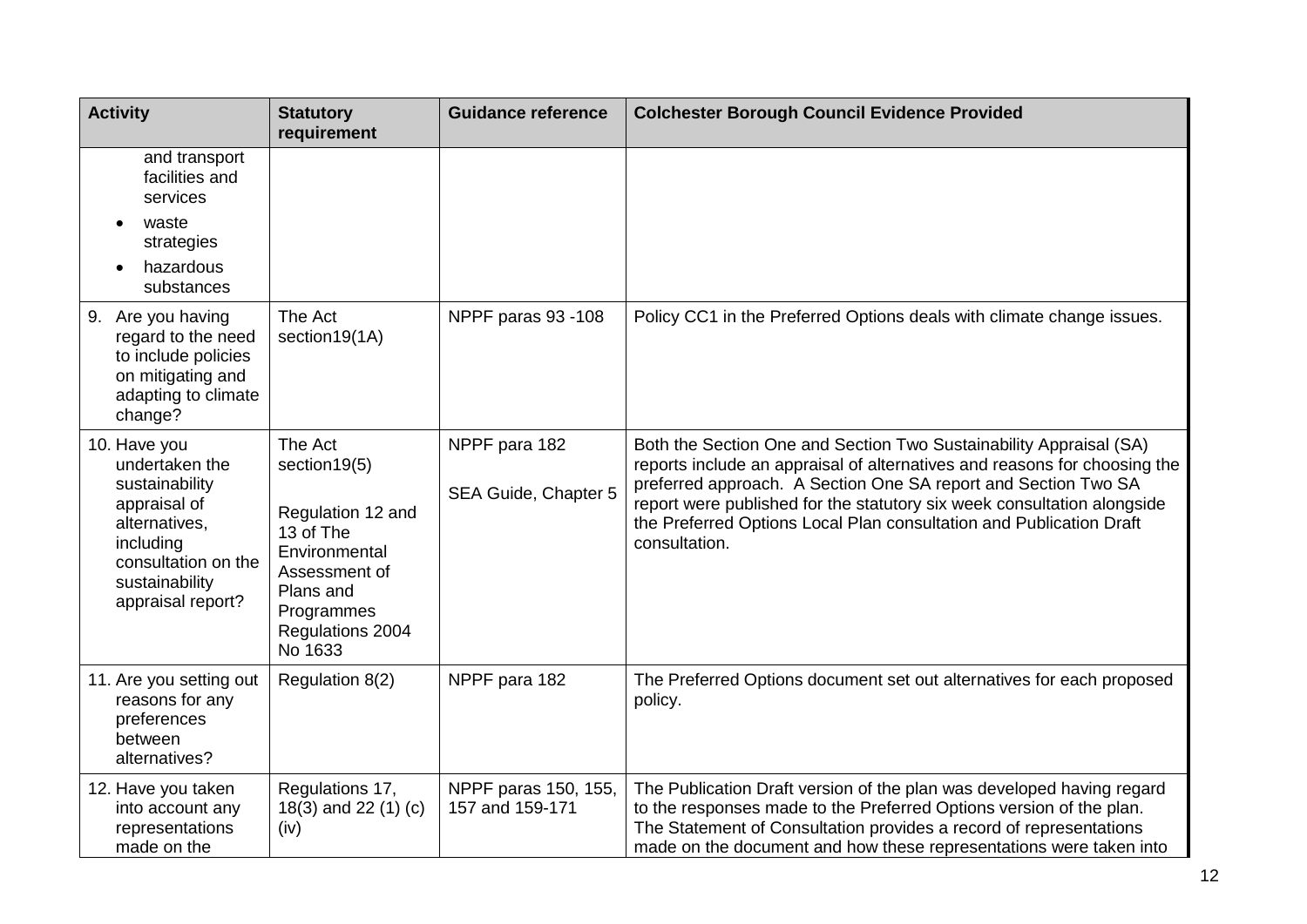| <b>Activity</b>                                                                                                                                                                                                                                                                                                    | <b>Statutory</b><br>requirement                                                                                     | <b>Guidance reference</b> | <b>Colchester Borough Council Evidence Provided</b>                                                                                                                                                                                        |
|--------------------------------------------------------------------------------------------------------------------------------------------------------------------------------------------------------------------------------------------------------------------------------------------------------------------|---------------------------------------------------------------------------------------------------------------------|---------------------------|--------------------------------------------------------------------------------------------------------------------------------------------------------------------------------------------------------------------------------------------|
| content of the DPD<br>and the<br>sustainability<br>appraisal?<br>Are you keeping a<br>record?                                                                                                                                                                                                                      | Regulation 13(4) of<br>The Environmental<br>Assessment of<br>Plans and<br>Programmes<br>Regulations 2004<br>No 1633 |                           | account. Annex C Section 4 of the Section One SA report includes a<br>record of representations made on the Section One SA. Appendix 2 of<br>the Section Two SA report includes a record of representations made<br>on the Section Two SA. |
| 13. Where sites are to<br>be identified or<br>areas for the<br>application of<br>policy in the DPD,<br>are you preparing<br>sufficient<br>illustrative material<br>to:<br>enable you to<br>amend the<br>currently<br>adopted<br>policies map?<br>inform the<br>community<br>about the<br>location of<br>proposals? | Regulations 5 (1)(b)<br>and 9                                                                                       | NPPF para 157             | The Preferred Options document included maps illustrating all proposed<br>new allocations in the plan.                                                                                                                                     |
| 14. Are the<br>participation<br>arrangements<br>compliant with the<br>SCI?                                                                                                                                                                                                                                         | The Act, section<br>19(3)<br><b>Regulation 18</b>                                                                   | NPPF paras 150 and<br>155 | The participation arrangements were compliant with the SCI and are set<br>out in the Statement of Consultation.                                                                                                                            |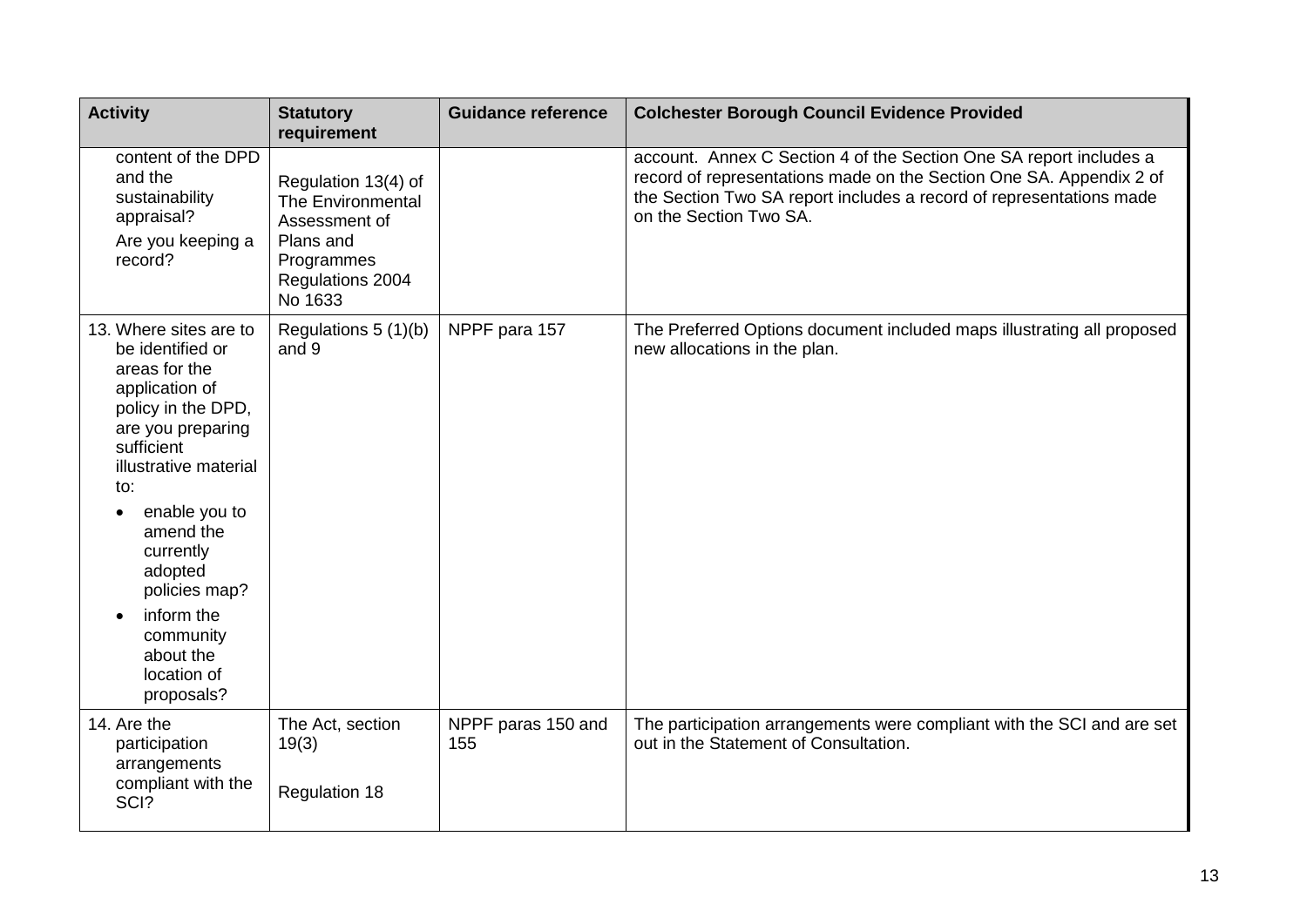| <b>Activity</b>                                                                                                                                                                                  | <b>Statutory</b><br>requirement                                                                                                                | <b>Guidance reference</b>                          | <b>Colchester Borough Council Evidence Provided</b>                                                                                                                                                                                                                                                                                                                     |
|--------------------------------------------------------------------------------------------------------------------------------------------------------------------------------------------------|------------------------------------------------------------------------------------------------------------------------------------------------|----------------------------------------------------|-------------------------------------------------------------------------------------------------------------------------------------------------------------------------------------------------------------------------------------------------------------------------------------------------------------------------------------------------------------------------|
| 1. Have you prepared<br>the sustainability<br>appraisal report?                                                                                                                                  | The Act<br>section19(5)<br>Regulation 12 of<br>the<br>Environmental<br>Assessment of<br>Plans and<br>Programmes<br>Regulations 2004<br>No 1633 | NPPF paras 165 - 168<br><b>SEA Guide Chapter 5</b> | <b>Colchester Local Plan</b><br><b>Sustainability Appraisal Report Section One</b><br><b>Sustainability Appraisal Report Section Two</b>                                                                                                                                                                                                                                |
| 2. Have you made<br>clear where and<br>within what period<br>representations<br>must be made?                                                                                                    | Regulation 17,<br>19, 20 and 35                                                                                                                |                                                    | The representation period was set out within the Local Plan; notification<br>e-mails and letters; press releases; and on the website.<br>See Statement of Consultation                                                                                                                                                                                                  |
| 3. Have you made<br>copies of the<br>following available<br>for inspection:<br>the proposed<br>submission<br>documents?<br>the statement of<br>$\bullet$<br>the<br>representations<br>procedure? | Regulation 19(a)                                                                                                                               |                                                    | Copies of the plan and supporting documents were available to view<br>online and at the Council offices at Rowan House and the main library<br>during normal opening hours.<br>The supporting documentation included guidance notes on how to<br>respond.<br>The Statement of Representations Procedure is included as an<br>appendix to the Statement of Consultation. |
| 4. Have you published<br>on your website:                                                                                                                                                        | <b>Regulations 19</b><br>and 35                                                                                                                |                                                    | The Plan and supporting documents were made available on the<br>website:                                                                                                                                                                                                                                                                                                |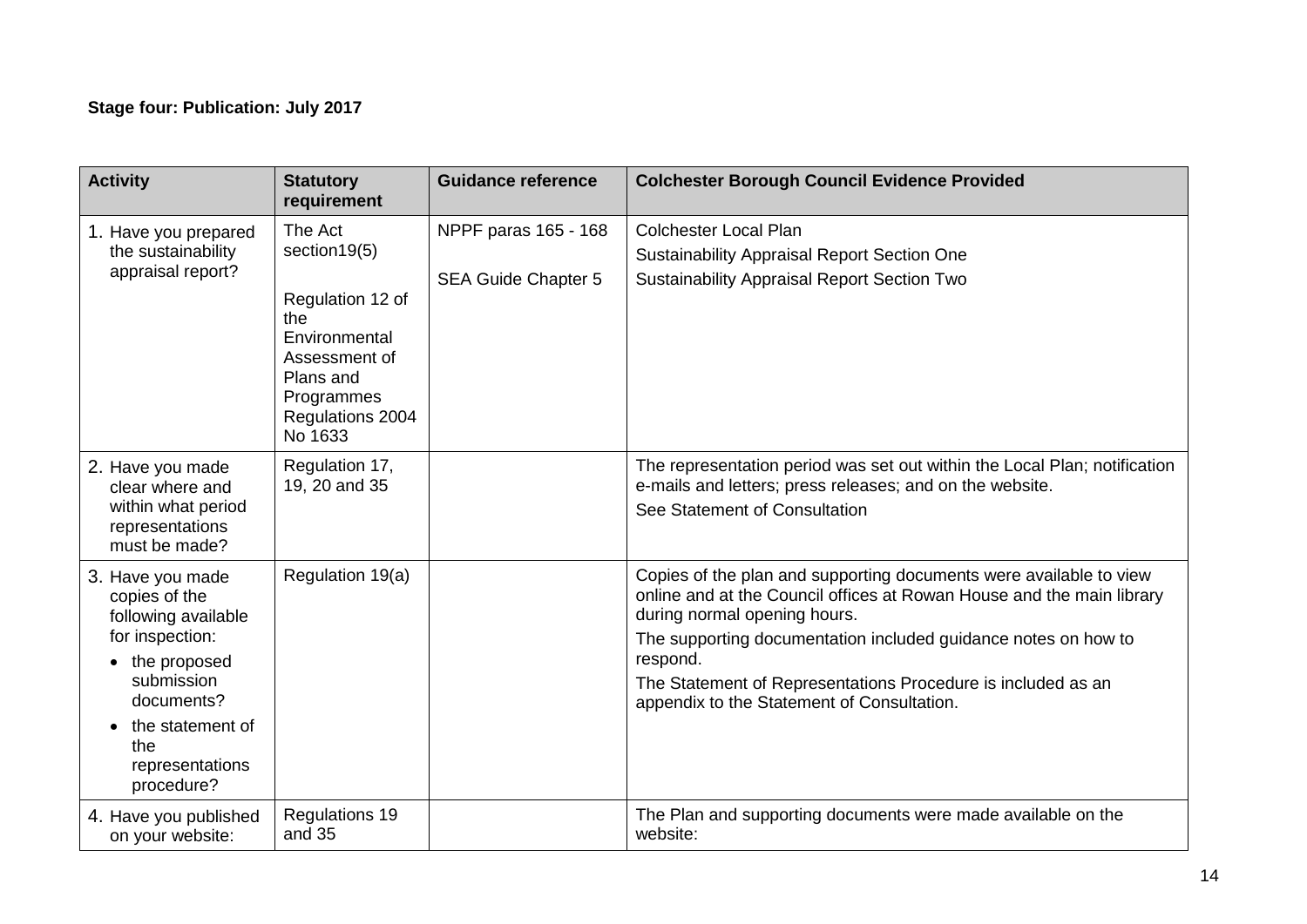| <b>Activity</b>                                                                                                                                                                                                                                                         | <b>Statutory</b><br>requirement | <b>Guidance reference</b> | <b>Colchester Borough Council Evidence Provided</b>                                                                                                                                           |
|-------------------------------------------------------------------------------------------------------------------------------------------------------------------------------------------------------------------------------------------------------------------------|---------------------------------|---------------------------|-----------------------------------------------------------------------------------------------------------------------------------------------------------------------------------------------|
| the proposed<br>$\bullet$<br>submission<br>documents?                                                                                                                                                                                                                   |                                 |                           | <b>Publication Draft webpage</b>                                                                                                                                                              |
| the statement of<br>$\bullet$<br>the<br>representations<br>procedure?                                                                                                                                                                                                   |                                 |                           |                                                                                                                                                                                               |
| statement and<br>$\bullet$<br>details of where<br>and when<br>documents can<br>be inspected?                                                                                                                                                                            |                                 |                           |                                                                                                                                                                                               |
| 5. Have you sent to<br>each of the specific<br>consultation bodies<br>invited to make<br>representations<br>under Regulation<br>$18(1)$ :<br>• A copy of each of<br>the proposed<br>submission<br>documents<br>The statement of<br>the<br>representations<br>procedure? | Regulation 19(b)                |                           | Specific consultation bodies were invited to make representations and<br>were sent a copy of the Local Plan and details of the representations<br>procedure.<br>See Statement of Consultation |
| 6. Have you sent to<br>each of the general<br>consultation bodies<br>invited to make<br>representations<br>under Regulation                                                                                                                                             | Regulation 19(b)                |                           | General consultation bodies were invited to make representations and<br>were sent details of the representations procedure.<br>See Statement of Consultation                                  |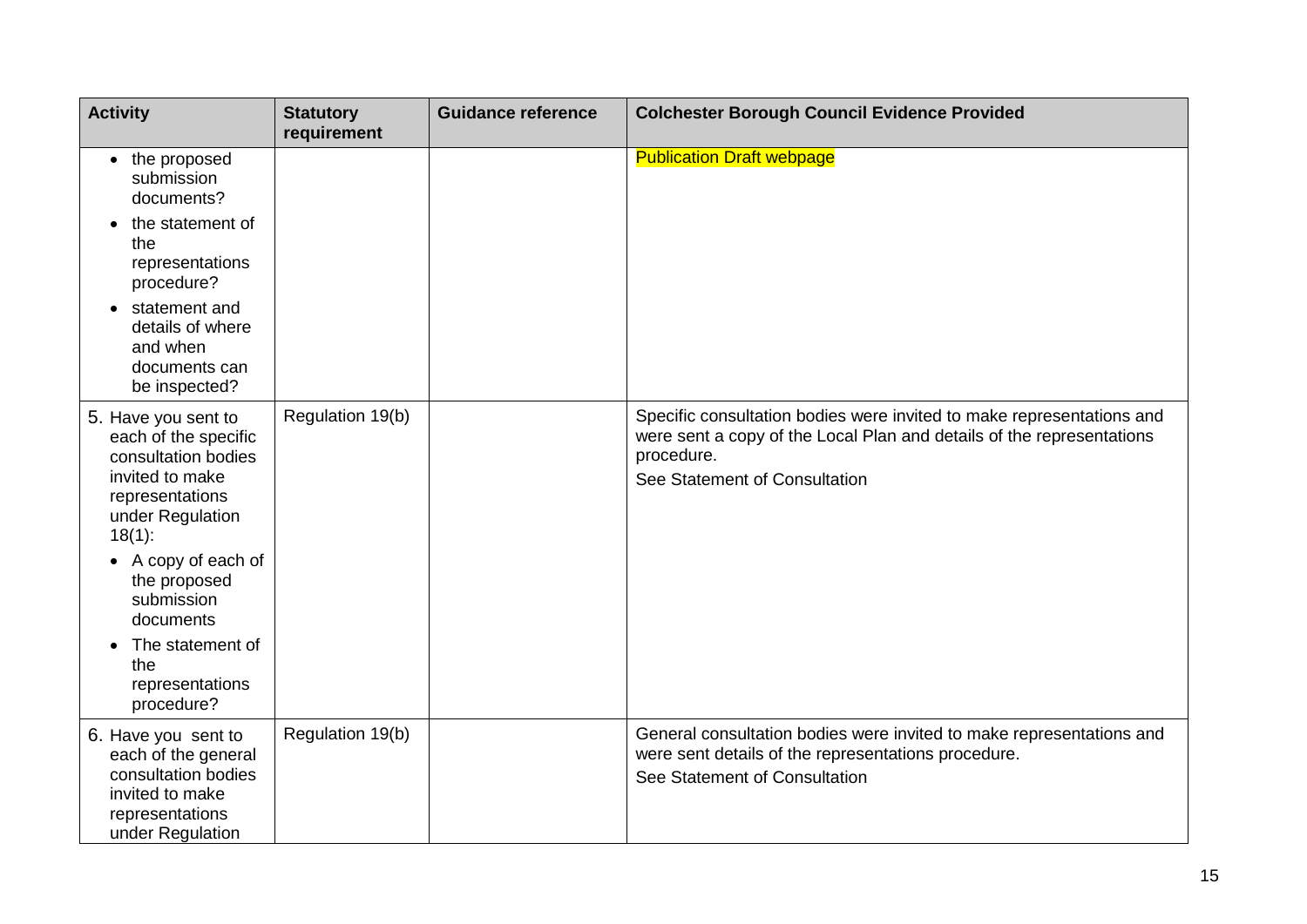| <b>Activity</b>                                                                                                                                                                                   | <b>Statutory</b><br>requirement               | <b>Guidance reference</b> | <b>Colchester Borough Council Evidence Provided</b> |
|---------------------------------------------------------------------------------------------------------------------------------------------------------------------------------------------------|-----------------------------------------------|---------------------------|-----------------------------------------------------|
| $18(1)$ :<br>the statement of<br>the<br>representations<br>procedure?<br>where and when<br>the documents<br>can be<br>inspected?                                                                  |                                               |                           |                                                     |
| 7. Have you requested<br>the opinion of the<br>Mayor of London (if<br>a London Borough<br>or Mayoral DC) on<br>the general<br>conformity of the<br><b>DPD</b> spatial<br>development<br>strategy? | The Act section<br>24<br><b>Regulation 21</b> |                           | <b>NA</b>                                           |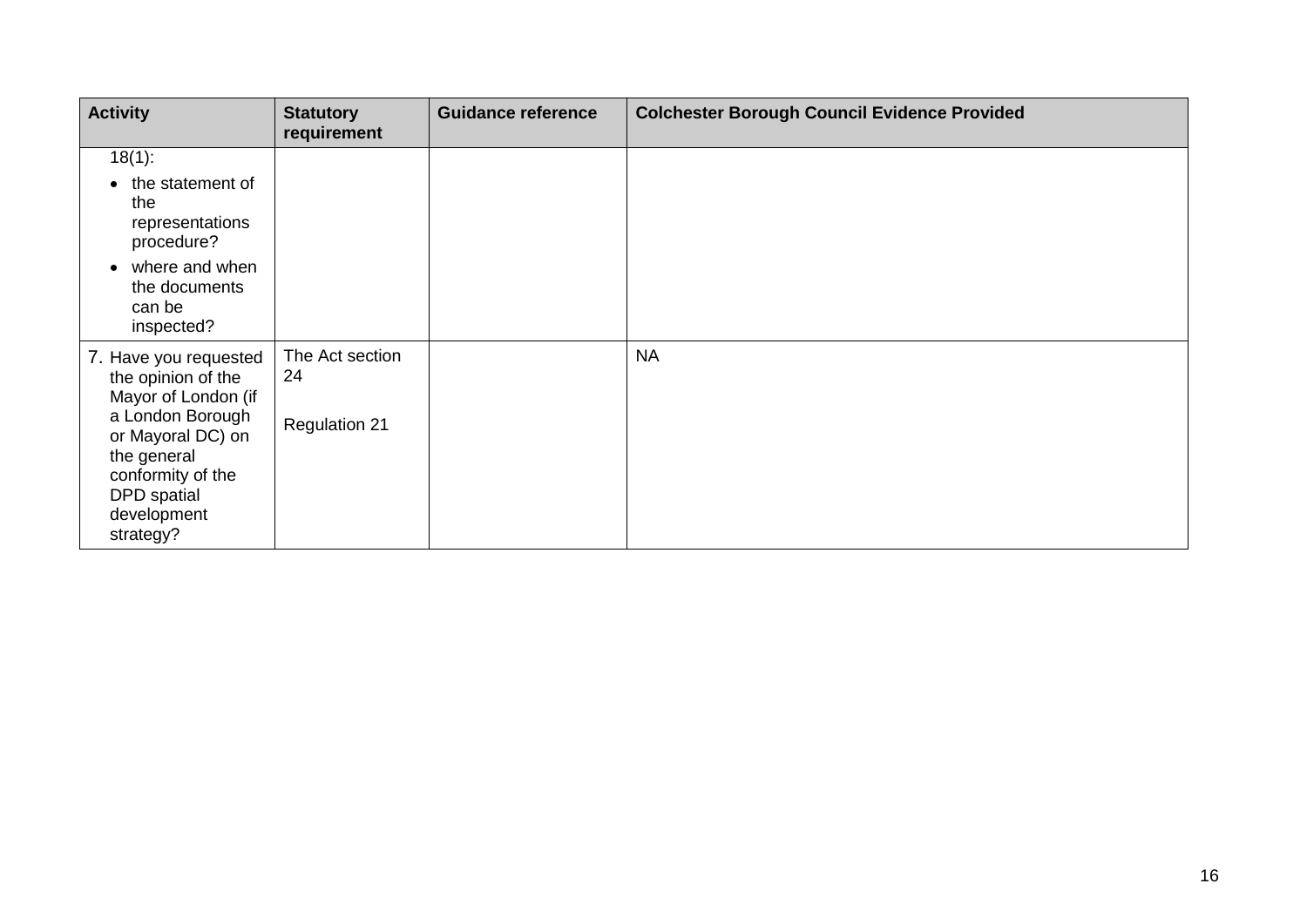### **Stage five: Submission**

| <b>Activity</b>                                                                                                                                                                                            | <b>Legal requirement</b>                          | <b>Guidance</b><br>reference | <b>Colchester Borough Council Evidence</b>                                                                                                                                                                               |
|------------------------------------------------------------------------------------------------------------------------------------------------------------------------------------------------------------|---------------------------------------------------|------------------------------|--------------------------------------------------------------------------------------------------------------------------------------------------------------------------------------------------------------------------|
| 1. Has the DPD been<br>prepared in<br>accordance with the<br>LDS? Does the<br>DPD's listing and<br>description in the LDS<br>match the document?<br>Have the timescales<br>set out in the LDS<br>been met? | The Act section<br>19(1)                          |                              | Local Plan Committee approved a revised LDS on 7 February 2017<br><b>Local Plan Committee report and LDS document</b>                                                                                                    |
| 2. Has the DPD had<br>regard to any<br>sustainable<br>community strategy<br>for its area (like a<br>county and district)?                                                                                  | The Act section<br>19(2)                          | NPPF para 182                | <b>NA</b>                                                                                                                                                                                                                |
| 3. Is the DPD in<br>compliance with the<br>SCI (where one<br>exists)? Has the<br>council carried out<br>consultation as<br>described in the SCI?                                                           | The Act section<br>19(3)<br>Regulation $22(1)(c)$ |                              | The Publication Draft Local Plan is in compliance with the Statement of<br>Community Involvement adopted March 2013                                                                                                      |
| 4. Have you identified<br>and addressed any<br>issues which are<br>likely to have a<br>significant impact on<br>at least two planning<br>areas. In doing so,                                               | The Act section<br>33A(1) and section<br>20(5)    | NPPF paras 181<br>and 182    | Section 1 of the Publication Draft Local Plan was prepared jointly with<br>Braintree and Tendring Councils, in consultation with Essex County<br>Council.<br>Please see Duty to Cooperate Statement for further details. |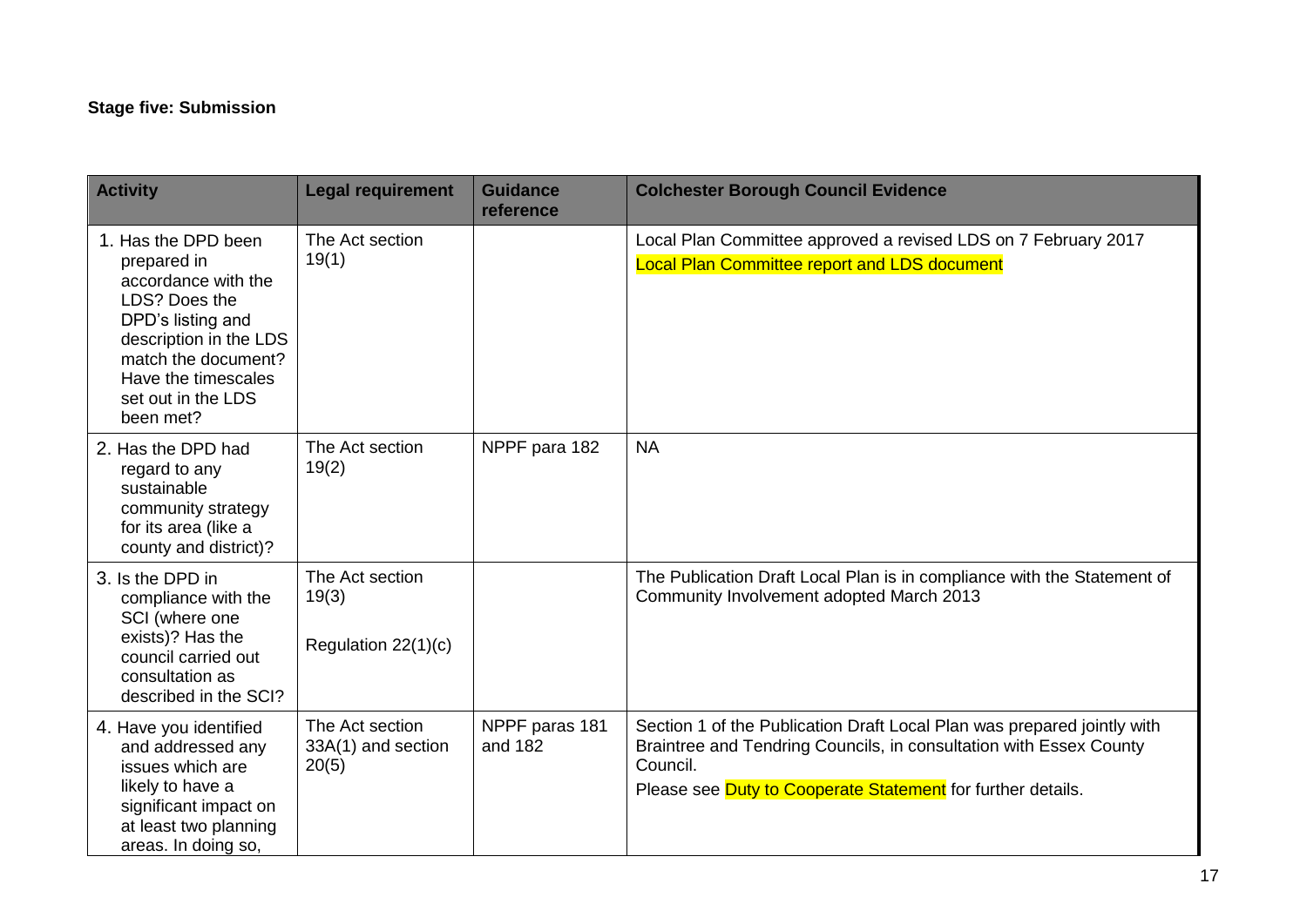| <b>Activity</b>                                                                                                                                                                                                                                                                                                                            | <b>Legal requirement</b>                                          | <b>Guidance</b><br>reference                              | <b>Colchester Borough Council Evidence</b>                                                                                                                                            |
|--------------------------------------------------------------------------------------------------------------------------------------------------------------------------------------------------------------------------------------------------------------------------------------------------------------------------------------------|-------------------------------------------------------------------|-----------------------------------------------------------|---------------------------------------------------------------------------------------------------------------------------------------------------------------------------------------|
| have you co-operated<br>with other local<br>planning authorities,<br>county councils<br>where they are not a<br>planning authority,<br>LEPs, LNPs and the<br>prescribed bodies in<br>identifying and<br>addressing any<br>strategic cross-<br>boundary issues<br>If you have not<br>agreed on the<br>approach is there a<br>justification? |                                                                   |                                                           |                                                                                                                                                                                       |
| 5. Has the DPD been<br>subject to<br>sustainability<br>appraisal?<br>Has the council<br>provided a final report<br>of the findings of the<br>appraisal?                                                                                                                                                                                    | The Act section<br>19(5)<br>Regulation 22(1)(a)                   | NPPF para 165<br><b>SEA Practical</b><br>Guide, chapter 5 | The Publication Draft Local Plan was subject to Sustainability Appraisal.<br><b>Sustainability Appraisal Report Section One</b><br><b>Sustainability Appraisal Report Section Two</b> |
| 6. Is the DPD to be<br>submitted consistent<br>with national policy?                                                                                                                                                                                                                                                                       | The Act section<br>19(2) and Schedule<br>8                        | NPPF para 151                                             | The Publication Local Plan and all its supporting evidence has been<br>prepared to be in accordance with the NPPF.                                                                    |
| 7. Does the DPD contain<br>any policies or<br>proposals that are not<br>in general conformity<br>with the regional<br>strategy where it still                                                                                                                                                                                              | The Act section<br>$24(1)(a)$ and $24(4)$<br><b>Regulation 21</b> | NPPF para 218<br>footnote 41                              | <b>NA</b>                                                                                                                                                                             |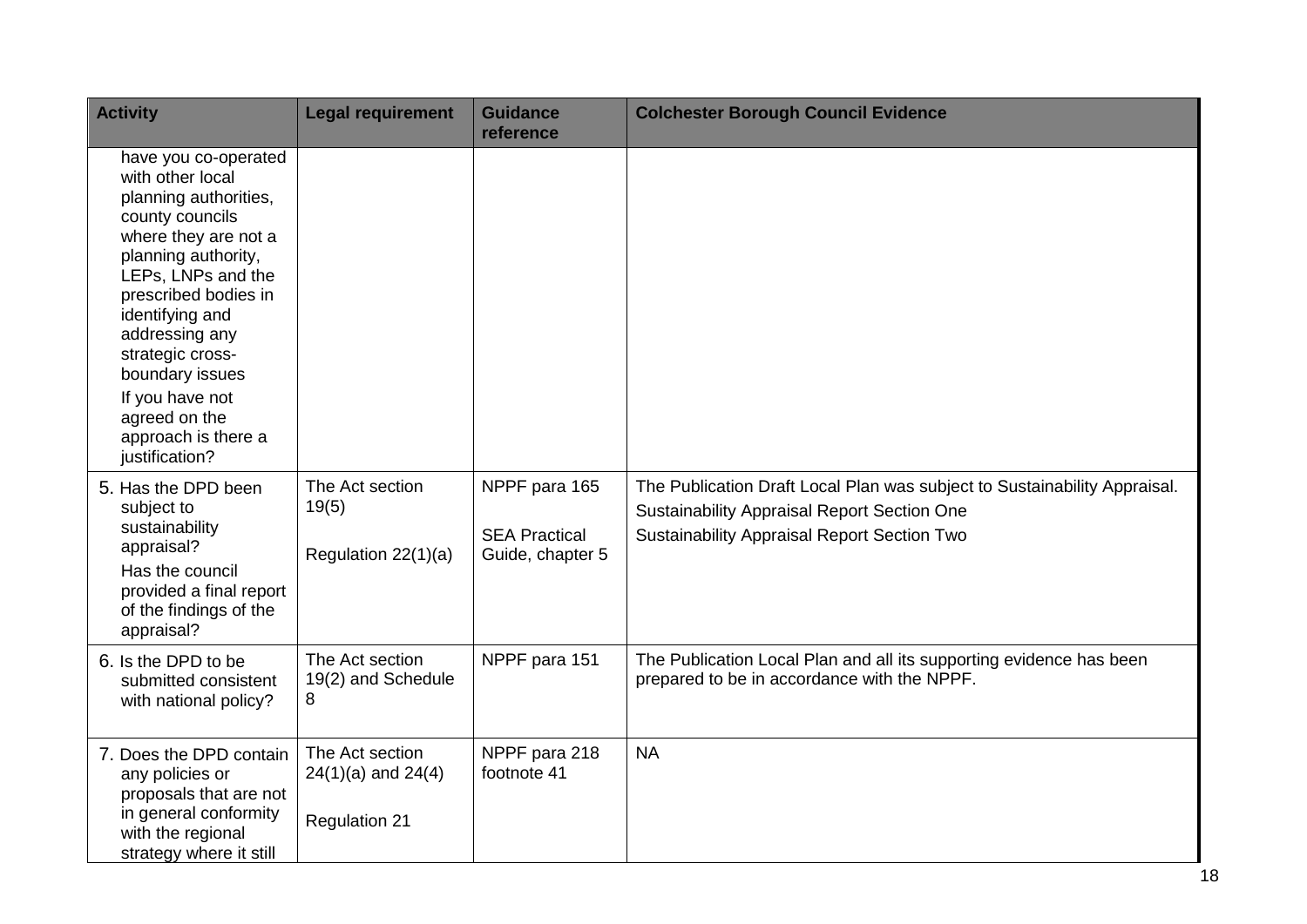| <b>Activity</b>                                                                                                                                                                                                                                                                            | <b>Legal requirement</b>                                                        | <b>Guidance</b><br>reference | <b>Colchester Borough Council Evidence</b>                                                                                                                                                                                                                                                                                                                               |
|--------------------------------------------------------------------------------------------------------------------------------------------------------------------------------------------------------------------------------------------------------------------------------------------|---------------------------------------------------------------------------------|------------------------------|--------------------------------------------------------------------------------------------------------------------------------------------------------------------------------------------------------------------------------------------------------------------------------------------------------------------------------------------------------------------------|
| exists?<br>If yes, is there local<br>justification?<br>If the LPA is a<br>London borough or a<br>mayoral development<br>corporation has it<br>requested an opinion<br>from the Mayor of<br>London on the<br>general conformity of<br>the plan with the<br>spatial development<br>strategy? |                                                                                 |                              |                                                                                                                                                                                                                                                                                                                                                                          |
| 8. Has the council<br>published the<br>prescribed<br>documents, and<br>made them available<br>at their principal<br>offices and their<br>website?                                                                                                                                          | The Act section<br>$20(2)$ , $20(3)$ and<br>20(5)(b)<br>Regulations 8 and<br>19 | NPPF para 182                | The Council has published the prescribed documents and made them<br>available at its principal offices and on its website:<br><b>Publication Draft webpage</b><br>The Council notified the relevant statutory and non-statutory bodies and<br>all persons invited to make representations on the plan.<br>The plan does not contain a list of superseded saved policies. |
| Has the council<br>notified the relevant<br>statutory and non-<br>statutory bodies, and<br>all persons invited to<br>make representations<br>on the plan?                                                                                                                                  |                                                                                 |                              |                                                                                                                                                                                                                                                                                                                                                                          |
| Does the DPD<br>contain a list of                                                                                                                                                                                                                                                          |                                                                                 |                              |                                                                                                                                                                                                                                                                                                                                                                          |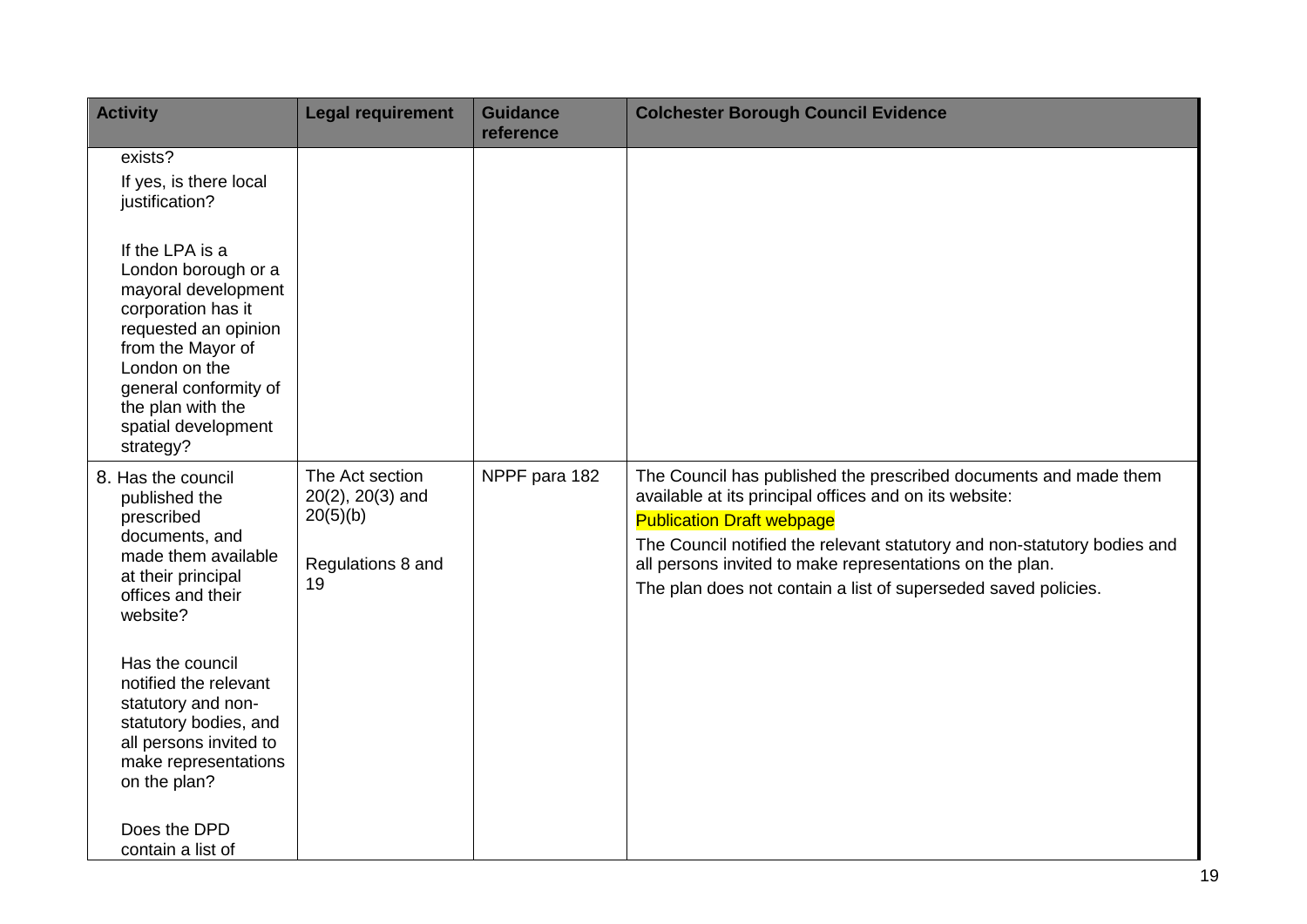| <b>Activity</b>                                                                                                                                                                                                                            | <b>Legal requirement</b>                         | <b>Guidance</b><br>reference | <b>Colchester Borough Council Evidence</b>                                                                                                                     |
|--------------------------------------------------------------------------------------------------------------------------------------------------------------------------------------------------------------------------------------------|--------------------------------------------------|------------------------------|----------------------------------------------------------------------------------------------------------------------------------------------------------------|
| superseded saved<br>policies?                                                                                                                                                                                                              |                                                  |                              |                                                                                                                                                                |
| 9. Are there any policies<br>applying to sites or<br>areas by reference to<br>an Ordnance Survey<br>map or to amend an<br>adopted policies<br>map?                                                                                         | Regulations 5(1) (b),<br>9(1), 17 & 22(1)        |                              | The Council has published a Policies Map illustrating proposed<br>allocations and designations.<br><b>Publication Draft webpage</b>                            |
| If yes, have you<br>prepared a<br>submission policies<br>map?                                                                                                                                                                              |                                                  |                              |                                                                                                                                                                |
| 10. Is the DPD<br>consistent with any<br>other adopted DPDs<br>for the area? If the<br>DPD is intended to<br>supersede any<br>adopted development<br>plan policies, does it<br>state that fact and<br>identify the<br>superseded policies? | Regulation 8(3) and<br>(4)<br>Regulation 8(5)    |                              | The Publication Draft Local Plan makes it clear that it would replace in full<br>the adopted Core Strategy, Site Allocations and Development Policies<br>DPDs. |
| 11. Have you prepared<br>a statement setting<br>out:<br>Which bodies and<br>persons were<br>invited to make<br>representations<br>under Regulation<br>18?                                                                                  | The Act section 20<br>(3)<br>Regulation 22(1)(c) |                              | The Council has prepared a Regulation 22 Statement of Consultation                                                                                             |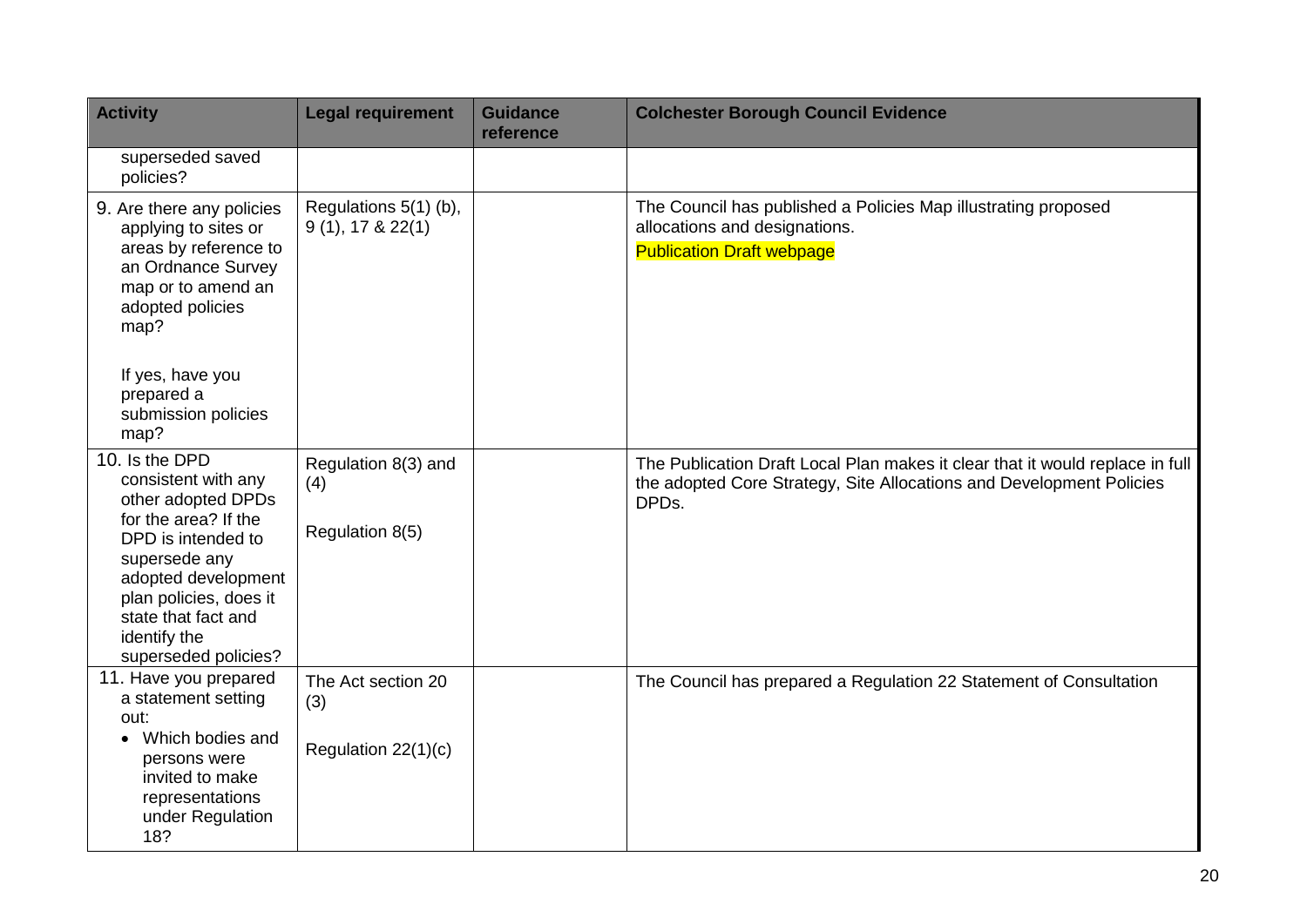| <b>Activity</b>                                                                                                    | <b>Legal requirement</b>                        | <b>Guidance</b><br>reference | <b>Colchester Borough Council Evidence</b>                                                                                                                   |
|--------------------------------------------------------------------------------------------------------------------|-------------------------------------------------|------------------------------|--------------------------------------------------------------------------------------------------------------------------------------------------------------|
| How they were<br>$\bullet$<br>invited?                                                                             |                                                 |                              |                                                                                                                                                              |
| A summary of the<br>$\bullet$<br>main issues<br>raised?                                                            |                                                 |                              |                                                                                                                                                              |
| How the<br>representations<br>have been taken<br>into account?                                                     |                                                 |                              |                                                                                                                                                              |
| 12. Have you prepared a<br>statement giving:<br>• the number of<br>representations<br>made under<br>Regulation 22? | The Act section<br>20(3)<br>Regulation 22(1)(c) |                              | See the Statement of Consultation along with the report on the<br>Publication Draft Consultation considered by the 2 October Local Plan<br><b>Committee.</b> |
| • a summary of the<br>main issues<br>raised?                                                                       |                                                 |                              |                                                                                                                                                              |
| <b>OR</b>                                                                                                          |                                                 |                              |                                                                                                                                                              |
| $\bullet$ that no<br>representations<br>were made?                                                                 |                                                 |                              |                                                                                                                                                              |
| 13. Have you collected<br>together all the<br>representations made<br>under Regulation28?                          | The Act section<br>20(3)<br>Regulation 22(1)(e) |                              | Copies of the representation have been made available and can be<br>viewed using the <b>Council's consultation portal</b> .                                  |
|                                                                                                                    |                                                 |                              |                                                                                                                                                              |
| 14. Have you<br>assembled the<br>relevant supporting                                                               | The Act section<br>20(3)                        |                              | See list of submission documents                                                                                                                             |
| documents?                                                                                                         | Regulation 22(1)(g)                             |                              |                                                                                                                                                              |
| 15. Has your council                                                                                               | The Act section 20                              |                              | The 12 <sup>th</sup> June Local Plan Committee approved publication of the                                                                                   |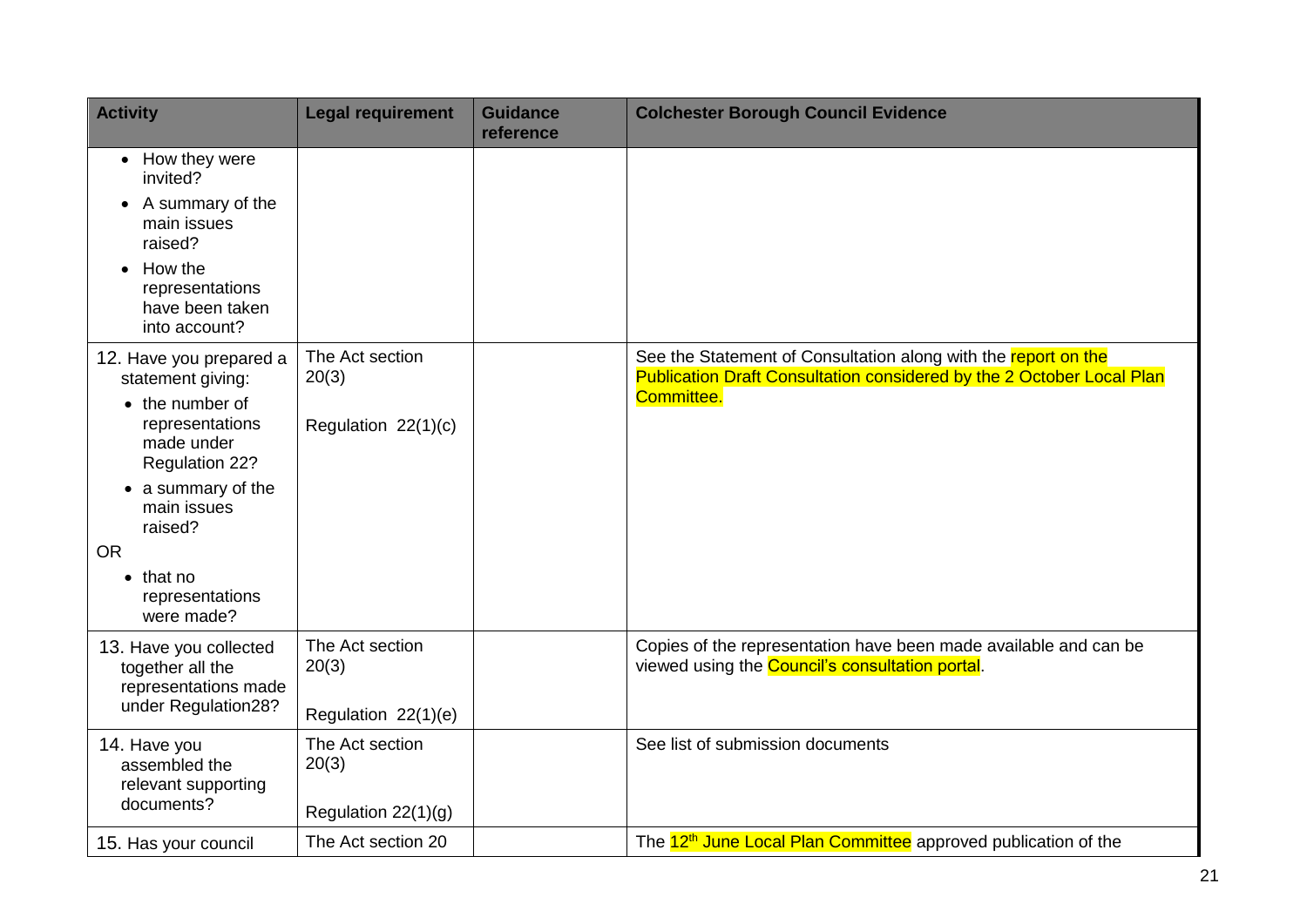| <b>Activity</b>                                                                                                                                                                                                                                                               | <b>Legal requirement</b>                                                   | <b>Guidance</b><br>reference | <b>Colchester Borough Council Evidence</b>                                                             |
|-------------------------------------------------------------------------------------------------------------------------------------------------------------------------------------------------------------------------------------------------------------------------------|----------------------------------------------------------------------------|------------------------------|--------------------------------------------------------------------------------------------------------|
| approved the DPD for<br>submission?                                                                                                                                                                                                                                           |                                                                            |                              | Publication Draft Local Plan for consultation and authorised subsequent<br>submission for examination. |
| 16. Have you sent the<br>Secretary of State<br>(the Planning<br>Inspectorate) both a<br>paper copy and an<br>email of the following:<br>the DPD?<br>the submission<br>policies map<br>(unless there are<br>no site allocation<br>policies)?<br>the documents<br>prescribed in | The Act section<br>$20(1)$ and $20(3)$<br>Regulations 22(1)<br>and $22(2)$ |                              | Submitted 9 October 2017                                                                               |
| Regulation 22(1)?<br>17. Have you made the<br>following available at<br>the same places<br>where the proposed<br>submission<br>documents were to<br>be seen:<br>• The DPD?<br>• The documents<br>prescribed in<br>Regulation 22(1)?                                           | Regulation 22(3)                                                           |                              | Submitted 9 October 2017.                                                                              |
| 18. On your website,<br>have you published<br>the:<br>$\bullet$ DPD?                                                                                                                                                                                                          | Regulation 22(3)<br>and $35(1)(b)$                                         |                              | To be made available as soon as reasonably practicable after<br>submission of the Plan.                |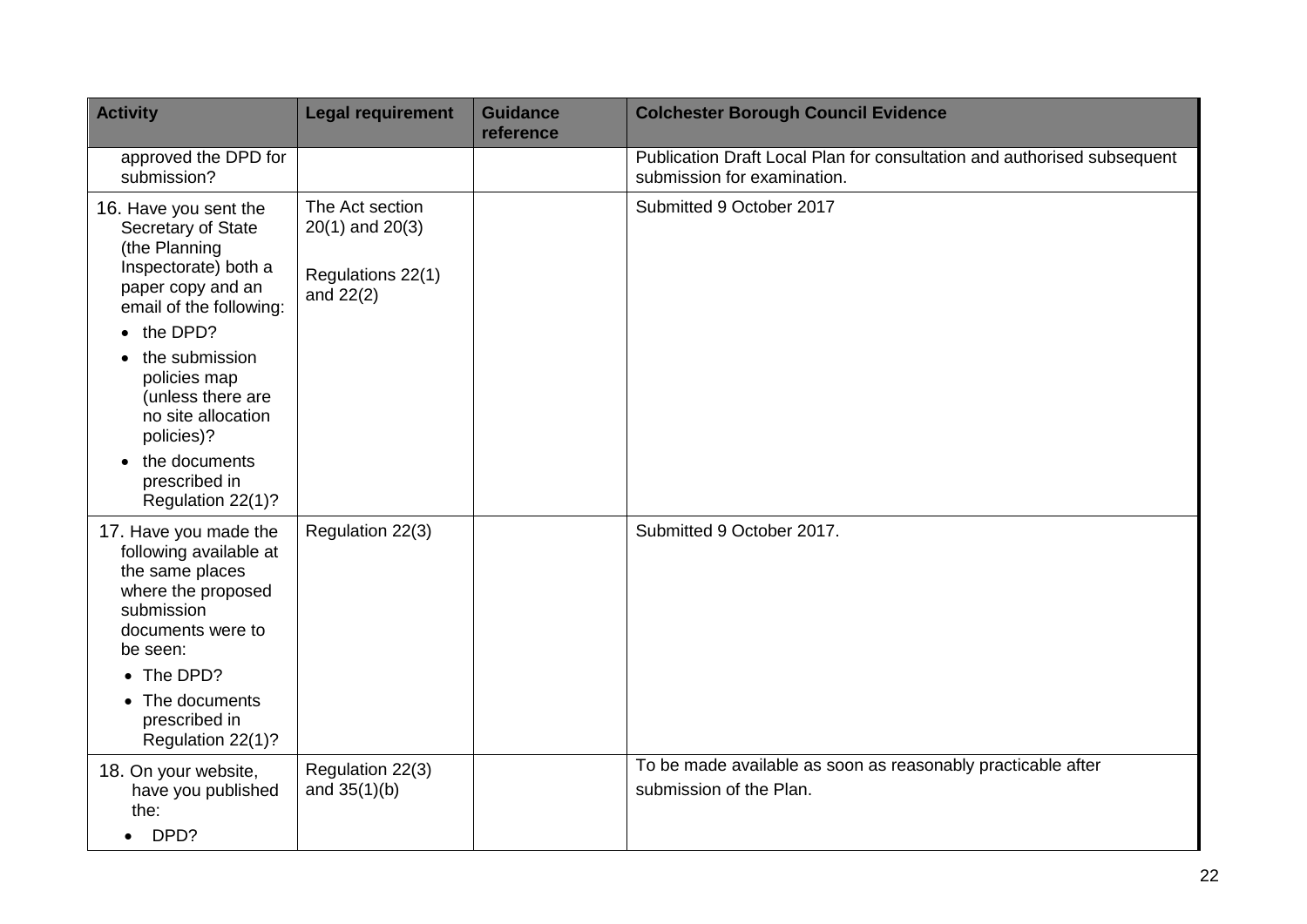| <b>Activity</b>                                                                                                              | <b>Legal requirement</b> | <b>Guidance</b><br>reference | <b>Colchester Borough Council Evidence</b>                                           |
|------------------------------------------------------------------------------------------------------------------------------|--------------------------|------------------------------|--------------------------------------------------------------------------------------|
| submission<br>$\bullet$<br>policies map?                                                                                     |                          |                              |                                                                                      |
| sustainability<br>$\bullet$<br>appraisal report?                                                                             |                          |                              |                                                                                      |
| Regulation<br>$\bullet$<br>22(1)(c)<br>statement?                                                                            |                          |                              |                                                                                      |
| supporting<br>$\bullet$<br>documents<br>(where<br>practicable) ?                                                             |                          |                              |                                                                                      |
| representations<br>$\bullet$<br>made under<br>Regulation 20<br>(where<br>practicable) ?                                      |                          |                              |                                                                                      |
| statement as to<br>$\bullet$<br>where and when<br>the DPD and the<br>documents are<br>available?                             |                          |                              |                                                                                      |
| 19. For each general<br>consultation body<br>invited to make<br>representations under<br>Regulation 18(1),<br>have you sent: | Regulation 22(3)(b)      |                              | To be carried out as soon as reasonably practicable after<br>submission of the Plan. |
| notification that the<br>$\bullet$<br>documents<br>prescribed in<br>Regulation<br>$22(3)(a)(i)-(iii)$ are<br>available for   |                          |                              |                                                                                      |